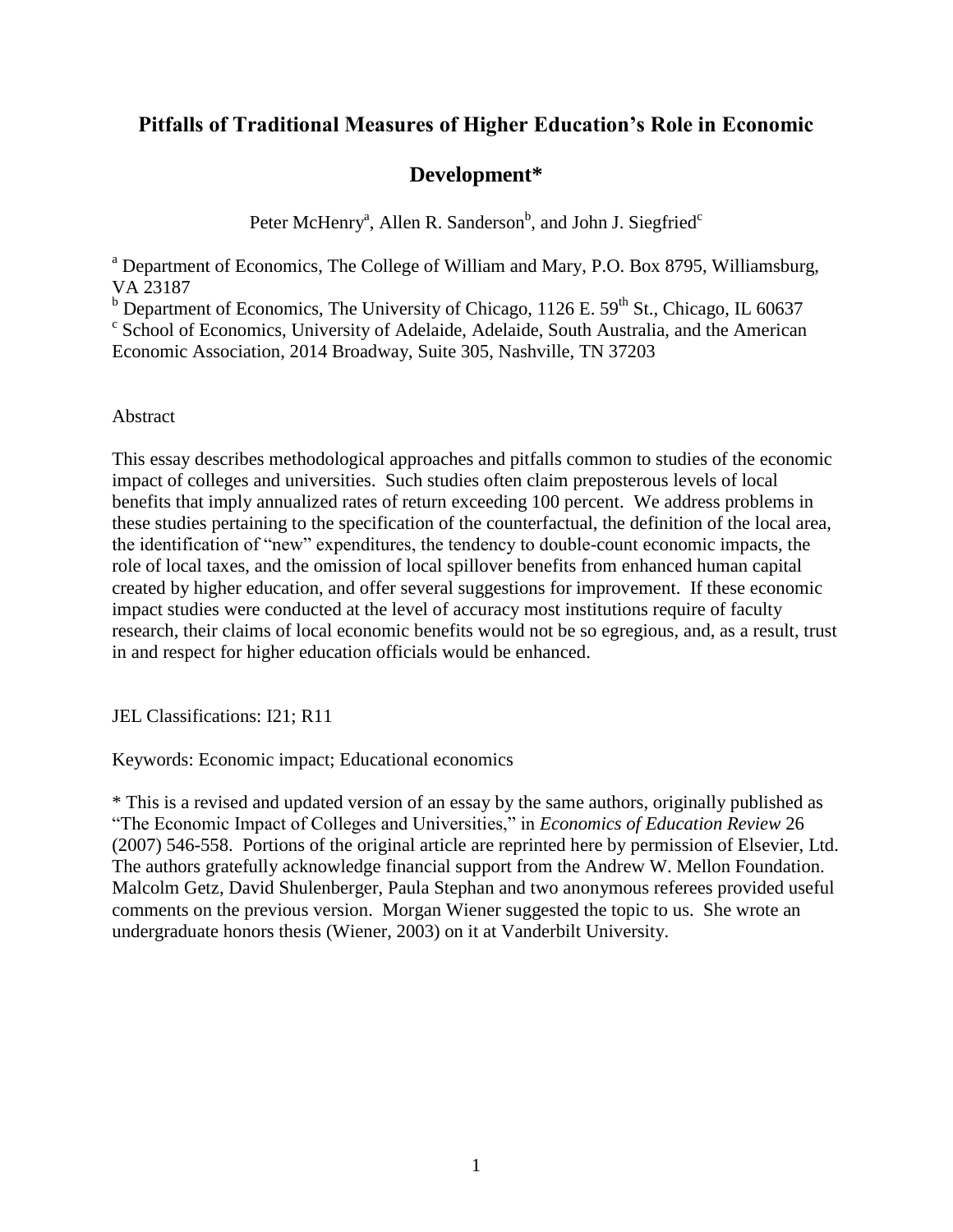#### **1. Introduction**

Colleges and universities often claim they contribute significantly to their local and/or regional economy, in part through job creation and generation of tax revenue. Periodically they commission, or produce "in house," economic-impact reports to bolster these claims. The purpose of many of these studies is to articulate the value of an institution of higher education, including spillover effects, often to help the institution compete for state funding (or resist cutbacks), maintain its threatened tax-exempt status, obtain a subvention, fend off criticism, or as a core plank in some new fund-raising initiative.

Concomitant with these efforts, however, are frequent methodological and measurement pitfalls and potholes. The purposes of this chapter are: (1) to describe common approaches, errors, and extensions in many of these impact studies, and (2) to suggest better ways to think about the economic impact of institutions of higher education It is certainly not our intention to belittle the colleges that conduct or commission studies of their economic impact, but we believe that the fundamental mission of these institutions compels them to apply equally high standards of scholarship, accuracy, and transparency in assessing their own activities that they would demand of faculty and others engaged in scholarly research.

Section Two provides an overview of popular economic impact studies and the claims in many of them when the subject is higher education. Sections Three through Nine dissect the various components common among these studies—the implicit counterfactual or "but for" alternative, definition of the local area, measuring expenditures and avoiding double-counting, the use of appropriate multipliers or indirect effects, local taxes, spillover effects, and ancillary activities. In Section Ten we offer our conclusions and recommendations for anyone embarking on, or involved in the creation of, an economic impact study of an institution of higher education.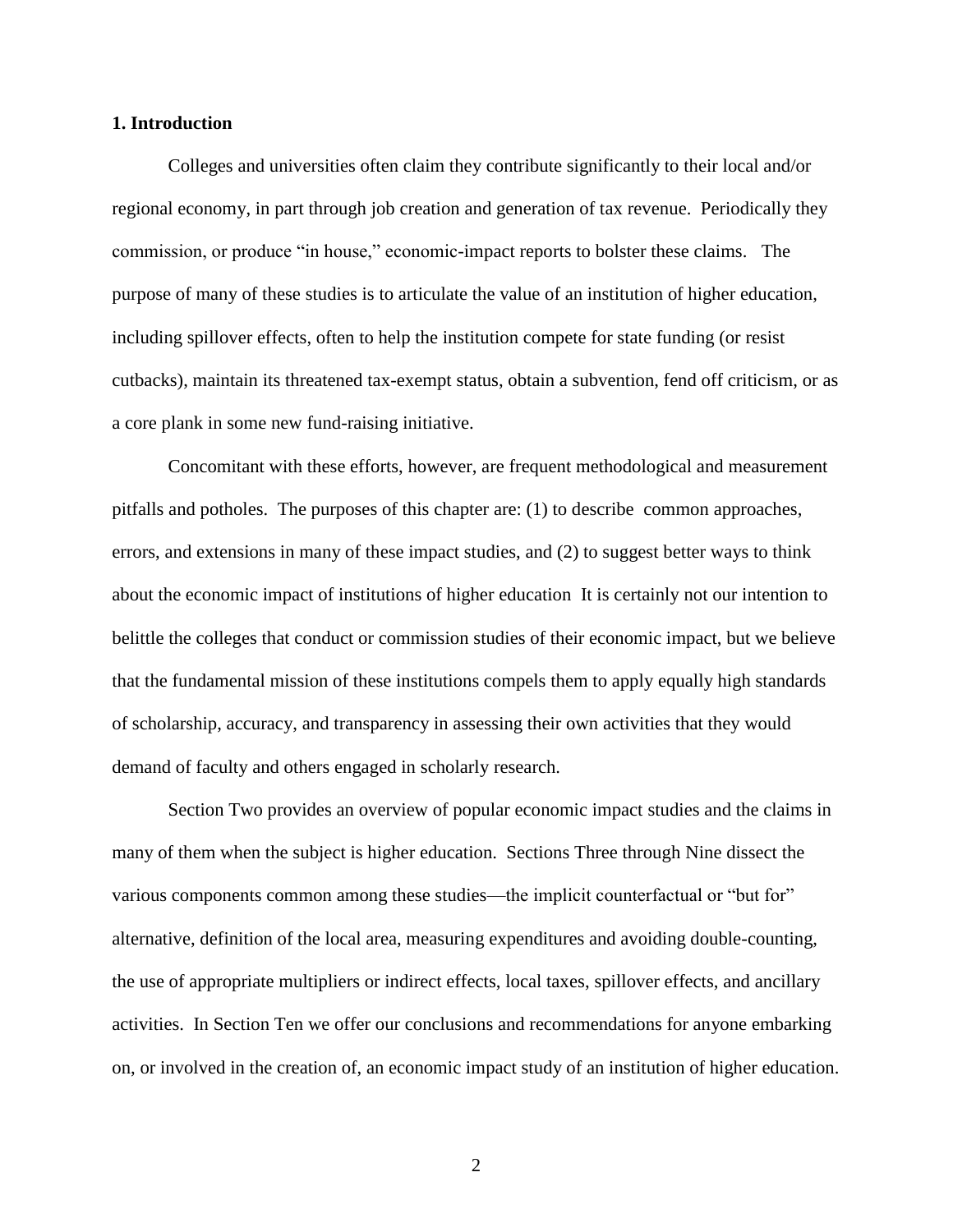#### **2. Economic Impact Studies**

Higher education is just one industry among many that generate estimates of local economic impact. Newspapers are replete with estimates of purported economic benefits due to the opening of a casino, production of a movie, or a national political convention. Some accounts describe negative impacts – damage caused by 100-year floods, or business lost due to new regulation. Claims of enormous economic gain are ubiquitous in the sports world as well. The National Football League estimates the Super Bowl's value to its host city at over \$500 million. Promoters claim that a new minor-league baseball park is worth seven-figures in dollars and five-figures in jobs. In some cases these claims are harmless self-promotion, but in many instances exaggerated impact studies are used to secure public funding that competes with other social agendas, or cause policy makers or private institutions to misallocate resources, and thus cause spending inefficiencies.

Colleges and universities have been commissioning economic impact studies for decades. Many still follow the template codified in Caffrey and Isaacs (1971), although innovations have added to the complexity and breadth of these studies over time. The basic procedure is to sum expenditures of the college community (students, faculty, staff and visitors) created by the presence of the institution and apply multipliers<sup>i</sup> to reflect the churning of direct expenditures through a local economy (e.g., part of a dollar paid to a local printing press is subsequently paid to a local repair service). The result is an estimated "local economic impact." This common dollar figure often appears in the headline of the report, is invariably in the millions (often reaching billions) of dollars, and is frequently complemented by an estimate of job creation. For example: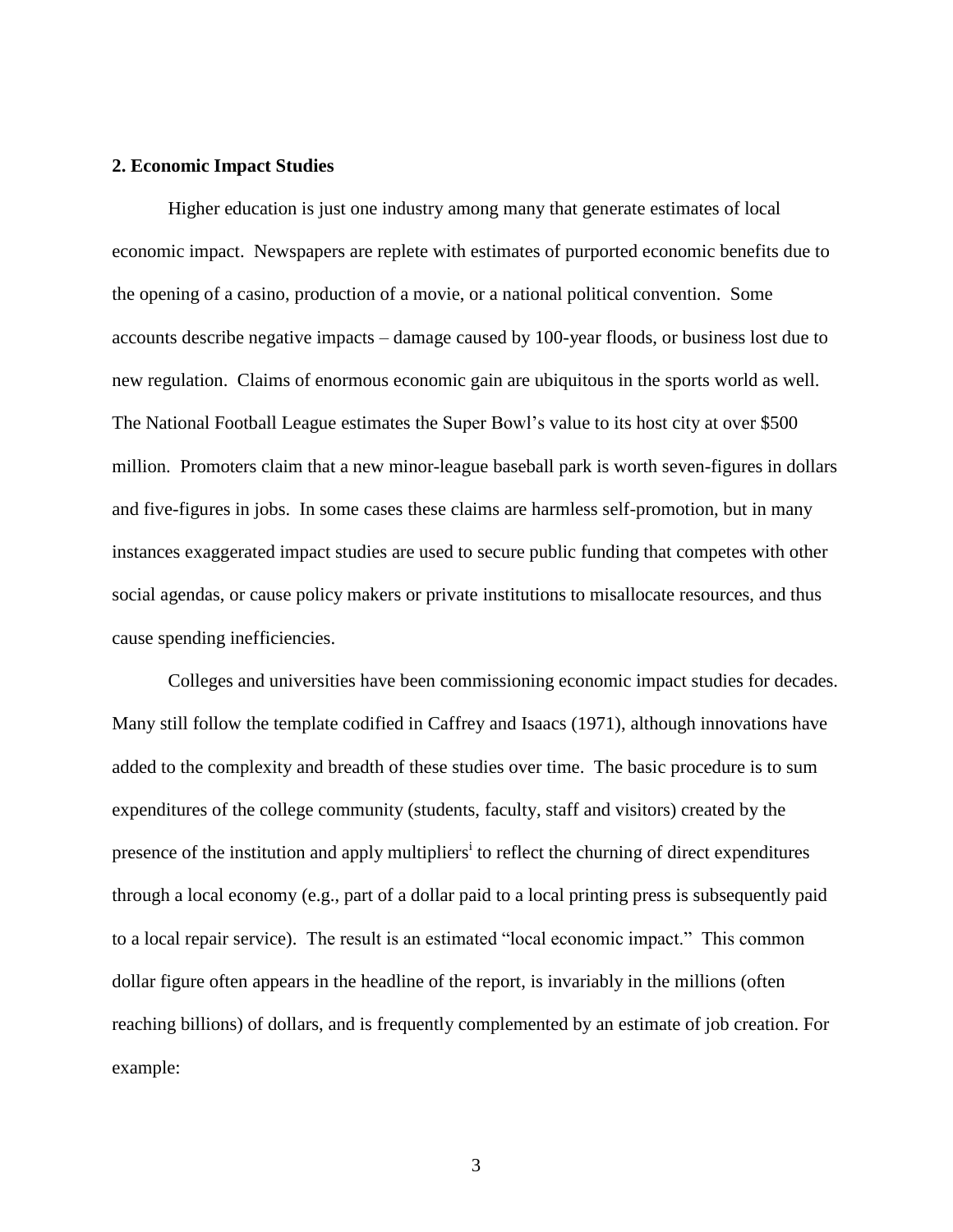- "The study found that the University [of Florida's] total economic impact on the state for the 2009-2010 fiscal year was \$8.76 billion, and total employment impact was more than 100,000 jobs."ii
- ―Combining the impact of spending by the University, its students and visitors, and taking into account the multiplier effect of this combined spending, we estimate that in fiscal year 2008, Tulane accounted for: approximately \$694.6 million in economic activity and more than 8,300 FTE jobs in New Orleans."iii

Inputs into a college impact analysis include: direct employment and payroll, minus federal taxes; expenditures for equipment, supplies and services; construction costs; public and private support of research grants and contracts; spending in the local community by students from outside the local area and by local students who alternatively would have attended college elsewhere; and expenditures by visitors, including alumni, who visit the campus for academic and/or athletic events. Universities with medical centers sometimes include corresponding expenditures at their hospitals. Multipliers are applied to these sums to account for indirect and induced impacts.

Some studies take credit for in-migration of students (from out of state who come for college and remain) as well as incremental lifetime incomes and sales taxes paid to the state. Impacts in the form of innovation and technology transfer are highlighted with lists of local companies that spun off from university research or student initiatives. Colleges claim to enhance the quality of the local work force and promote public service (e.g., ―On average, Liberty University students provide approximately 4.3 hours of volunteer service per month or a total of 586,262 hours per year."<sup>iv</sup>). Colleges also tout their contributions to local culture and the overall quality of life – theater, music performances, museums, and art exhibitions, most of which are open to the public – but they are difficult to quantify ("Texas Tech offers a number of cultural and educational programs, as well as facilities, to the public and thus provides intangible benefits that improve the quality of life of those in the local community."<sup>v</sup>). Some studies argue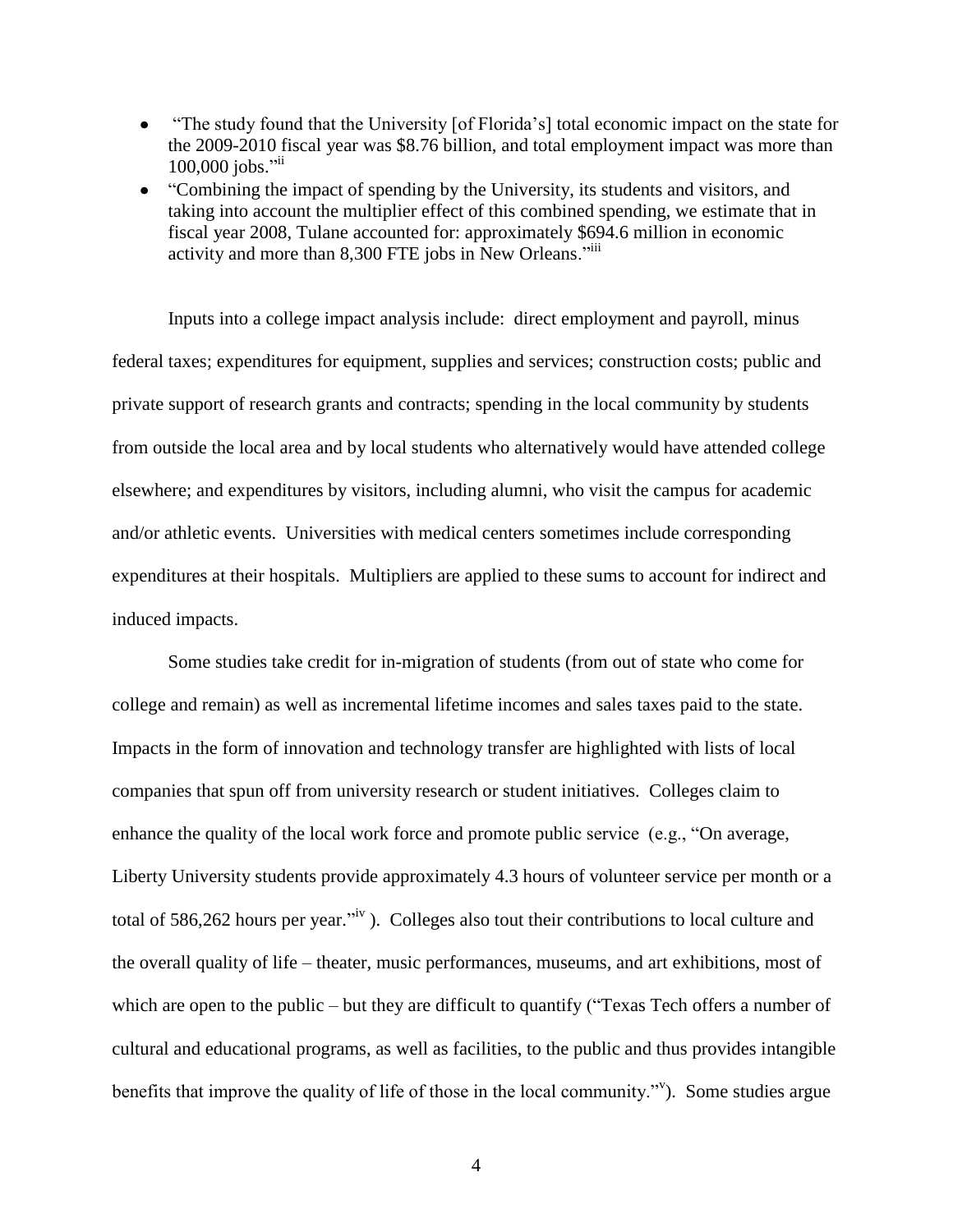that colleges are valuable because they are "stable" components of the economy, less prone to contraction in recessions than other businesses.

There is no comprehensive list of college economic impact studies. In a review completed prior to 1992, Leslie and Slaughter (1992) surveyed about 60 reports. For this chapter, we reviewed the results of another 186 studies done since 1992, covering 617 individual institutions (updating our review in Siegfried, et al. 2007). Some institutions enter the statistics multiple times because they commissioned multiple studies over time or because they were involved in both individual and group impact studies (e.g., "Higher Education in Middle Tennessee"). Because of their reliance on government support, 86 percent of these impact studies are for state-affiliated institutions.

In addition to Caffrey and Isaacs, and Leslie and Slaughter, other contributions to the college/university economic impact literature include: Beck, Elliott, Meisel and Wagner (1995), who proposed new methodologies, attempted to account for short- and long-run flows, and gave alternative ways of thinking about geographic regions; Brown and Heaney (1997), who discussed the traditional "economic-base" approach; Felsenstein (1996), who used Northwestern as an example of a university's impact on a metropolitan area; and Blackwell, Cobb and Weinberg (2002), who discussed traditional and human capital impacts, and conducted a case study of Xavier University in Cincinnati.

The complexity of impact studies and their emphasis on persuasion leads to more dispersion in measurements than the diversity among colleges would imply, raising doubt about their accuracy. A recent study for the University of Wisconsin-Madison claimed a \$12.4 billion impact on Wisconsin in 2010.<sup> $vi$ </sup> But a 2002 study by the same contractor claimed that the entire University of Wisconsin System (the Madison campus plus 12 other four-year universities and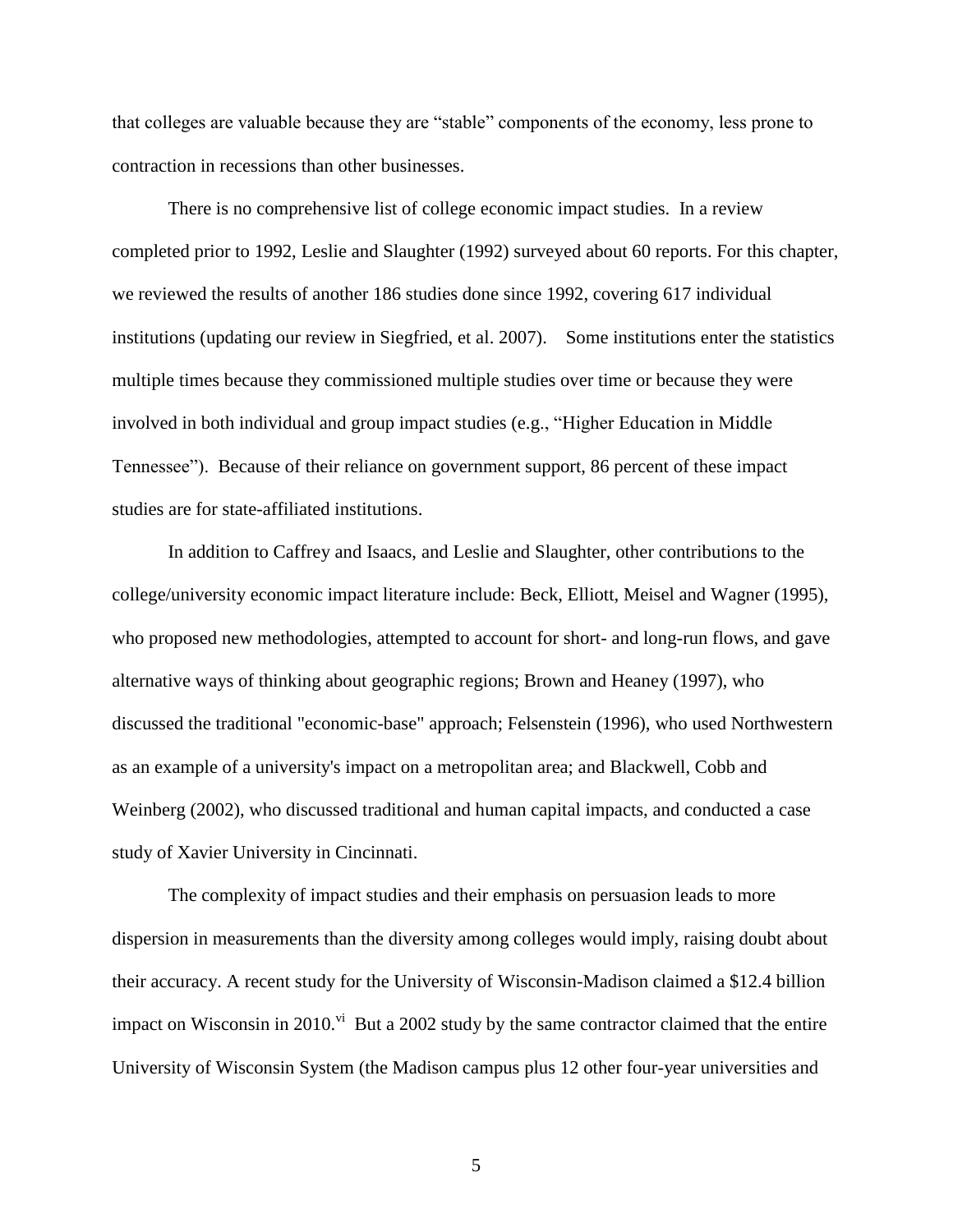13 two-year colleges) had a smaller impact, equal to \$11.5 billion when converted to 2010 dollars.<sup>vii</sup> Most of the difference arises because the Madison-only study claimed credit for the UW hospital: a change in methodology adding to dispersion but absent from the sound-byte version of a total impact.

Consider some standardized measures of impacts that should vary modestly among colleges. Leslie and Slaughter (1992) standardized economic impacts by dividing "business volume" by the college budget. We interpret business volume as the headline economic impact in dollars and budget as total expenditures. Among 77 of the post-1992 studies we reviewed, the estimated impact divided by budget ranges from 0.61 to 6.18, with a mean of 2.33 and standard deviation of 1.21. In 130 reviewed studies,  $\frac{v}{v}$  the estimated employment impact divided by budget (in \$ million) ranges from 9 to 271, with mean 38.2 and standard deviation of 36.9. The implied multipliers for job impacts<sup>ix</sup> in 136 studies range from 1.03 to 10.47. Although colleges and their communities are heterogeneous, the variety is not enough to justify such a large range of estimates.

In the analysis that follows we address common methodological challenges that affect the accuracy and reliability of these estimates.

## **3. The Counterfactual**

The key consideration for studies assessing the local impact of a college is the extent to which area residents are better off with the institution there than they would be in its absence. "Better off" is usually defined as higher employment, per capita income or, perhaps more controversial, local tax revenue, but it surely should also include the many aspects of life that are not measured in dollars and cents, such as health conditions, social status, personal relationships,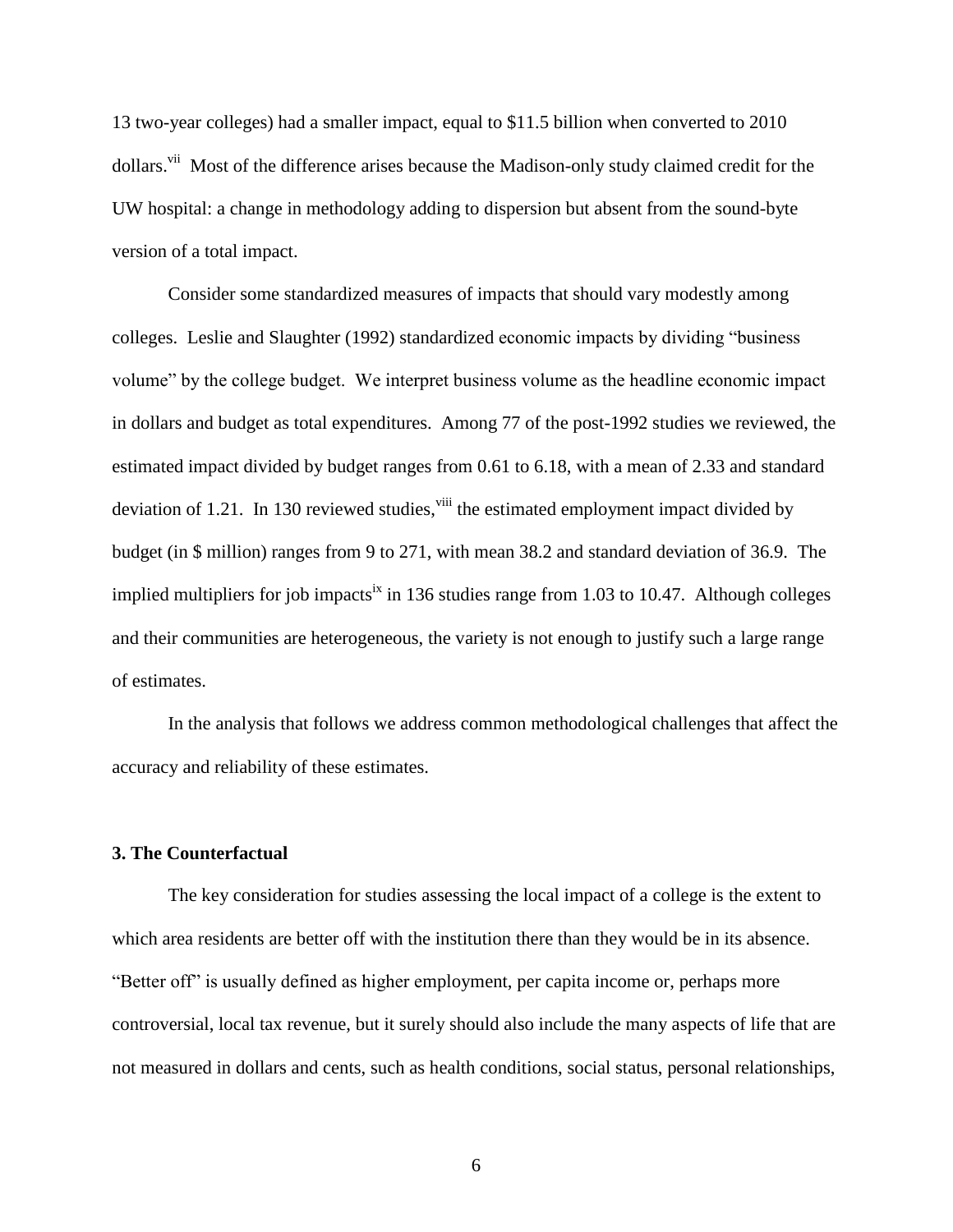security, cultural opportunities, and other living conditions that are difficult to quantify. The proper procedure is to compare economic indicators in the presence of the institution with predictions of those same indicators "but for" the college – that is, compare actual to ―counterfactual‖ outcomes. From this perspective *that portion of an institution's economic activity that would remain in the local area even if the institution were not there is not a contribution to the local economy.* Or, as an impact study of the College of St. Benedict and St. John's University in Minnesota put it graphically:

―Essentially, one must imagine that some type of giant laser gun suddenly eliminates both the College and University, and all students, faculty and staff are immediately 'beamed' elsewhere to 'rematerialize' and continue with their work. By measuring the change in economic activity if this happened, we come to the impact that these campuses have on the community. $\dddot{r}$ 

Few studies of the local economic impact of colleges and universities explicitly articulate such a counterfactual.

The absence of a clear vision of a realistic alternative elevates the risk of using inconsistent counterfactuals that exaggerate the impact of a single institution. Moreover, a divergence between the area of study and the area appropriate to the multiplier can lead to internally inconsistent estimates.

The extent of relevant activity depends on the scope of the pertinent area, the capacity of alternative local suppliers of services to substitute for those produced by the institution, and the extent to which consumers would accept alternative suppliers. For example, a university that attracts students who otherwise would enroll at other institutions in the same metropolitan area does not draw many new students or dollars to the area if the other local colleges can increase their enrollment. In contrast, an isolated rural college is likely the sole local attraction to its students, and thus reasonably might be credited with virtually all of the impact stimulated by its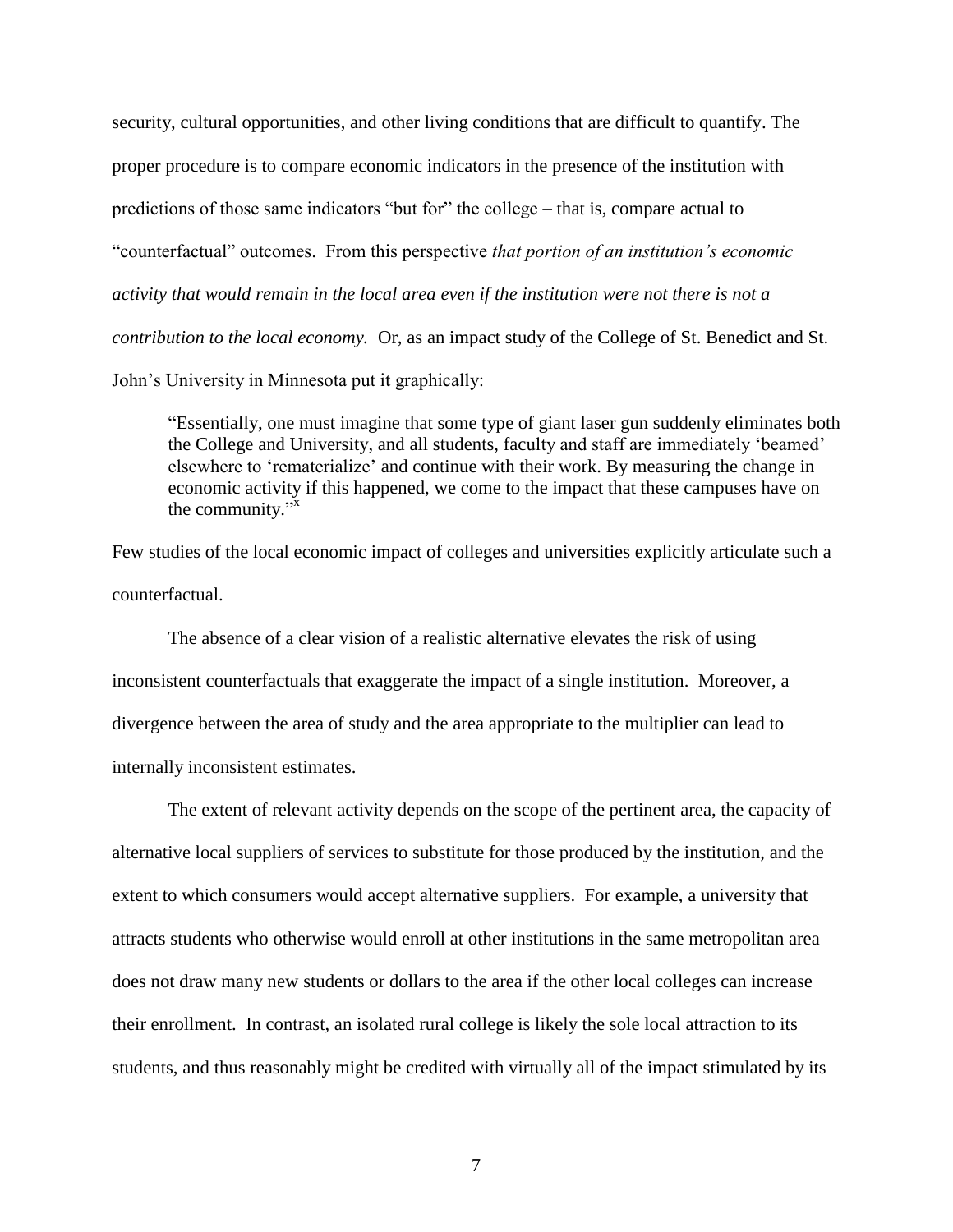students' expenditures. The extent to which colleges and universities attract outside money to an area, i.e. sell "exports" or induce "import substitution" (revenues from students who live inside the local area who, but for the college, would have attended a college elsewhere), depends on both the origin of their students, and what the students would have done if the college had not been there.

Establishing a counterfactual for a college is challenging. First, institutions of higher education do not appear and disappear quickly. Conceptualizing Williamsburg, Virginia, without The College of William and Mary (founded 1693) is difficult. The annual number of colleges opening or closing is modest. $^{\text{xi}}$  Because most colleges start small and grow slowly over time, it is also usually impossible to identify a short period of time over which the difference between the absence and presence of a college on its local area might be discerned. The abrupt closing in 2008 and reopening in 2011 of Antioch College in Yellow Springs, Ohio, is an unusual counter-example that could provide an opportunity to assess the local economic impact of a small college with a natural experiment.

Second, no one cares about the effect of any economic stimulus on a geographic area void of residents. Interest in impact is a concern about people and their standard of living, in which case the precise relevant population must be identified. This is where many studies of the economic impact of colleges and universities collapse methodologically.

Who, precisely, is of concern? Were a college to leave an area, who would stay, and who would leave? If a new campus were opened that might stimulate economic activity, for example, the University of California-Merced, whose welfare should be measured – the 67,000 Merced residents living in the northern part of the San Joachin Valley before anyone thought of locating a university there, the 100,000 permanent residents who might live there in 2020 when the new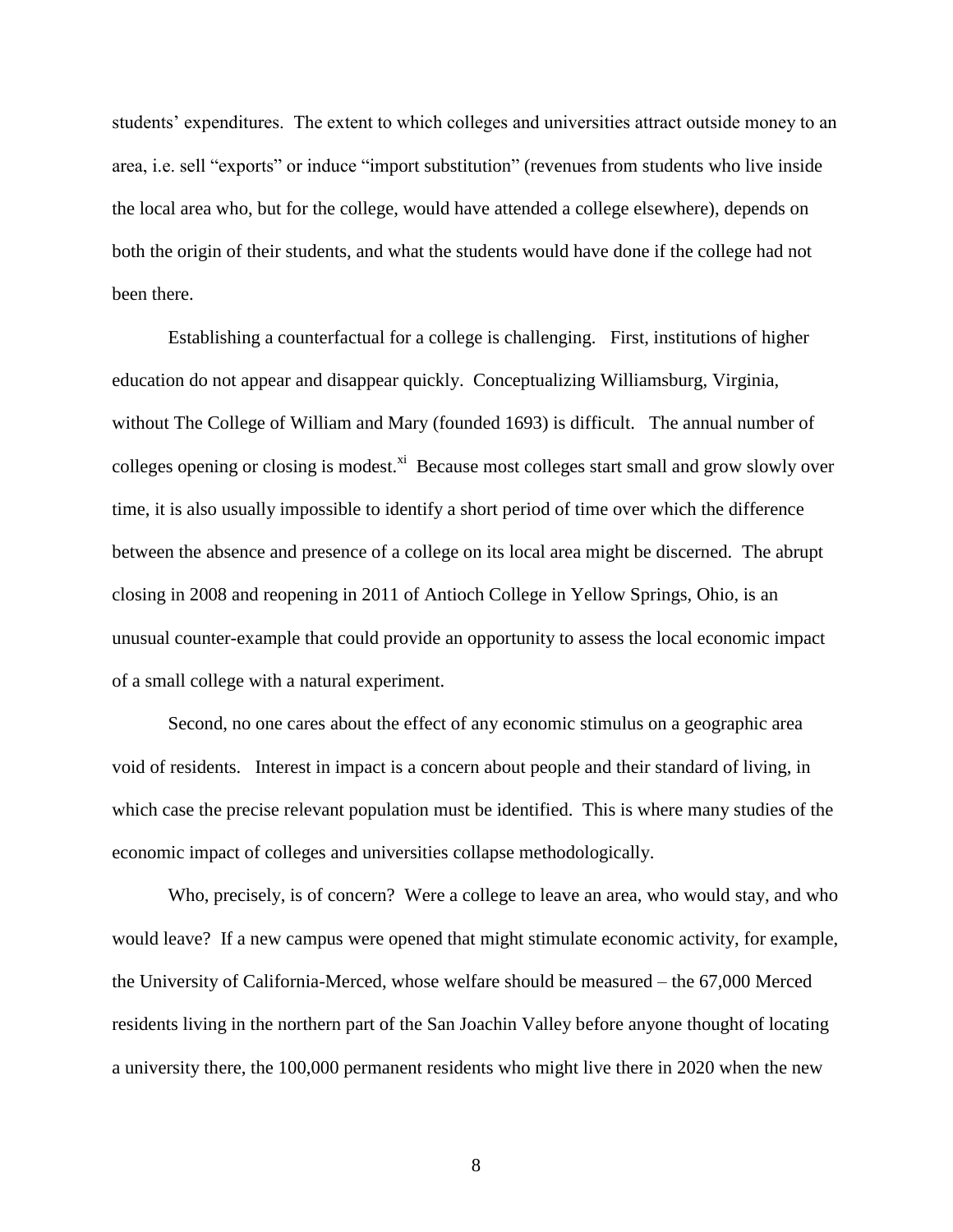university operates at planned scale, or the 130,000 residents, including students, who might live there in academic year 2021? If welfare were measured by the difference between one's income and what one could earn in his or her next best alternative, a general increase in local wages and salaries stimulated by locating the newest University of California campus in Merced would benefit the original residents. But those who move to Merced because of the university may or may not find better opportunities there. Similarly, increases in local property values stimulated by the new Merced campus would accrue to those who owned property there when knowledge of the development was released. But these gains would be offset elsewhere in the state to the extent that this new campus attracts students who would alternatively enroll at other California institutions.

As another recent example, similar to the expansion of California's university system, Florida opened its tenth public four-year university in 1997 in Fort Myers, on the southwest Gulf Coast. Florida Gulf Coast University held its first graduation in 1998, awarding 81 degrees to transfer students. A dozen years later, in 2009-10, Florida Gulf Coast enrolled slightly over 7,000 students and awarded 1,460 bachelor's degrees, a remarkable rate of growth. The main local economic impact of Florida Gulf Coast must be to reduce the number of residents in the Fort Myers and Naples area from migrating to other regions of the state to attend one of the nine public Florida universities established earlier.

Studies conducted to enhance the political standing of a college naturally promote benefits accruing to local residents who likely would reside in the area even if the college were absent. The institution's in-migrant administrators and faculty already know they are beneficiaries. They either understand that and are loyal allies of the institution already, or expect they would have enjoyed analogous benefits elsewhere. But hardly any economic impact studies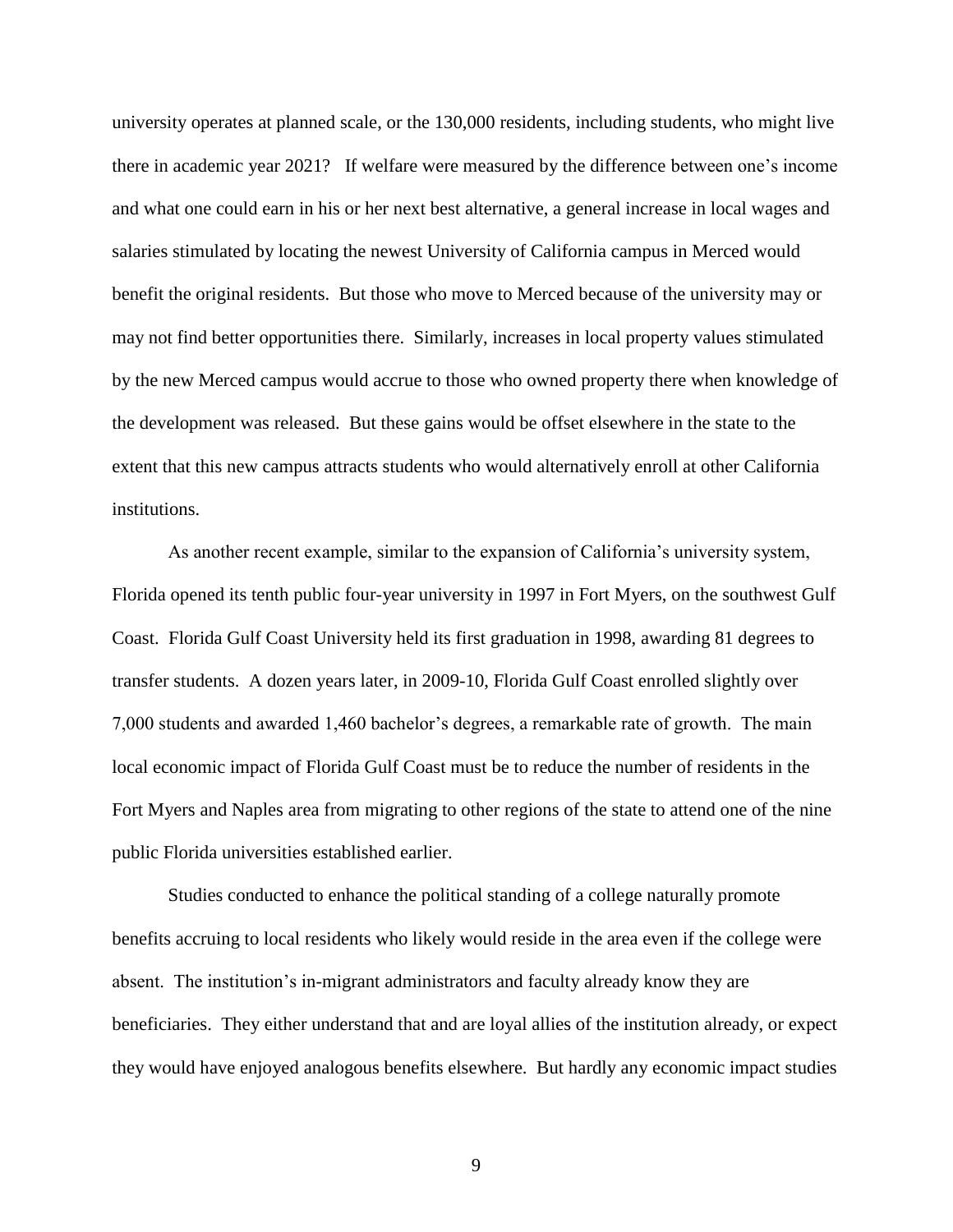separate the effect of the institution on residents attracted to the area by the institution from the effect on those who would have resided there anyway. The effect on those who migrated to take jobs at the institution is only the extent to which those jobs are better than the ones their occupants left behind.

Migration incentives created by a college complicate the identification of local economic impact even further. Imagine a university that "creates" 1,500 new jobs, attracting 1,800 new workers to the local area, 300 arriving as members of families of faculty and other specialists migrating to work for the institution. The university touts the addition of 1,500 jobs added to the area, while the residents who would live there anyway face 300 new competitors for other local jobs. While the impact study trumpets additional jobs, those who would have lived there anyway may be worse off, some perhaps newly unemployed, and others employed at wages diluted by an increased labor supply.<sup>xii</sup>

On the other hand, it is possible that a college or university attracts ancillary businesses that require a skilled workforce, affording improved employment opportunities to the local residents who would have lived in the area absent the college. Such a favorable outcome, of course, presumes that the local labor force is able to land the skilled jobs at the ancillary businesses, probably an impractical assumption if we contemplate many chemists, computer scientists or engineers working for such businesses.

Third, because the impact of *all* the economic activity generated by the institution is compared implicitly to doing nothing, the implied counterfactual in most impact studies is the complete absence of the institution. But few decisions are of such an "all or nothing" nature, particularly in academe, where change occurs slowly. When considering the effect of an expansion or contraction of a college, it is the effect of *incremental* investment that is relevant.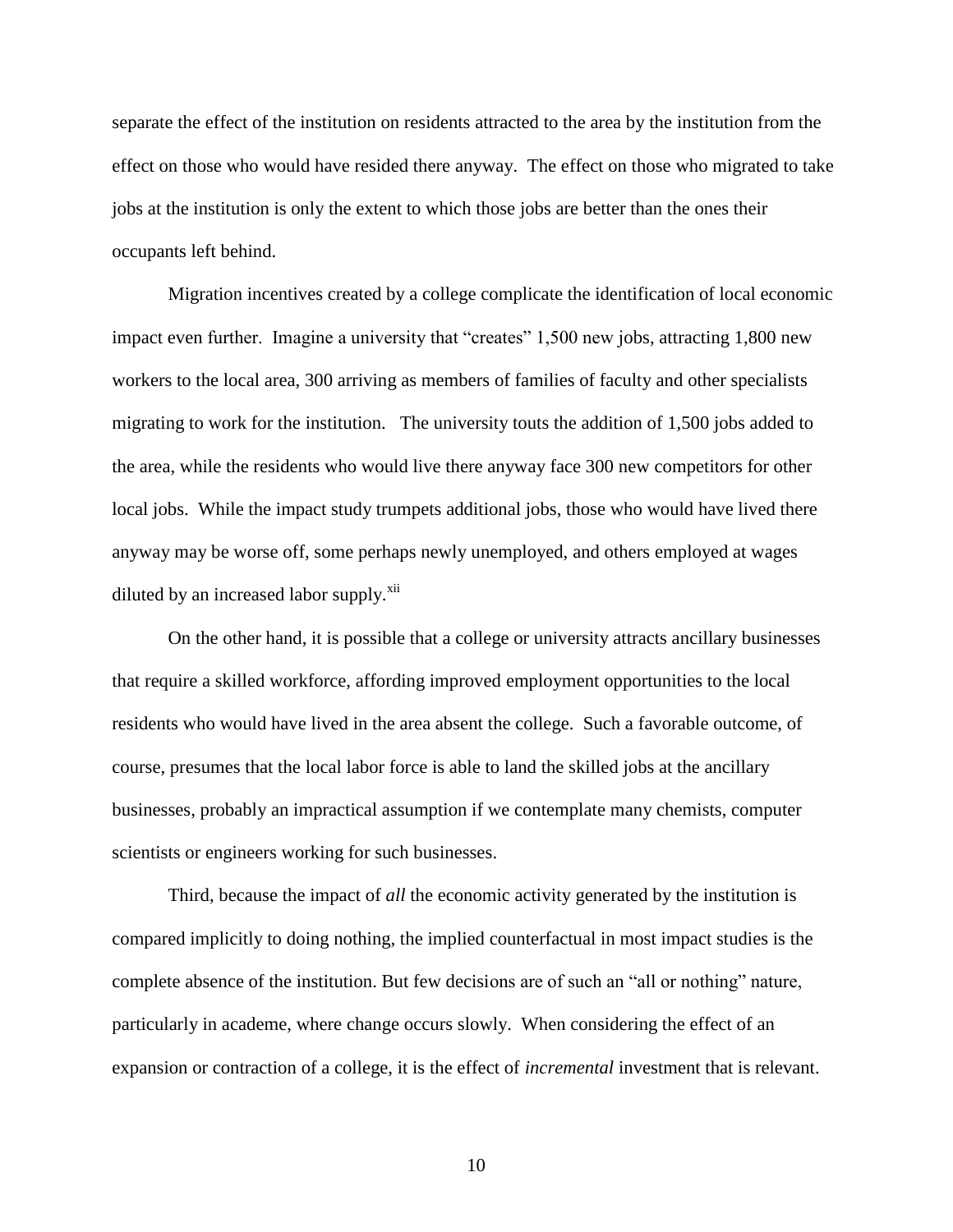The impact implied by "all or nothing" analysis is an average measure, confounding the irrelevant impact of, say, the first 10,000 students with the effect of the last 100 students to enroll. Diminishing marginal returns can create mischief when an average impact of the entire investment in a college or university is inappropriately interpreted as the relevant effect of an incremental expansion.

Fourth, when a college or university hires faculty and administrators who migrate to the area, the size of the community changes. Most individuals have preferences regarding the population size and density of their environment. Larger communities may create positive externalities such as greater entertainment, recreation, cultural, medical, shopping and dining opportunities. Unfortunately, they also usually create more congestion, conflict and pollution. <sup>xiii</sup> If a college changes the size of its host community (e.g. Iowa City, Iowa), the debate over the local economic impact of the institution should also consider optimal city size (Getz and Huang, 1978).

Even more important than the challenge of articulating a precise and consistent counterfactual implicit for the college or university is the more general issue of the opportunity cost of public or private investment in higher education. A \$100 million infusion of tax revenue to the budget of a state university catering to in-state students might have been directed by the legislature instead to K-12 education, crime prevention, road repairs or even tax relief. There is no reason to expect that the re-circulation of dollars spent on teachers, police or paving contractors has a different, or smaller, indirect effect on the local economy than dollars initially spent on college inputs.

A dollar spent by a college or university may eventually create multiple dollars of local economic activity. But a dollar spent golfing or for a seafood buffet does the same. One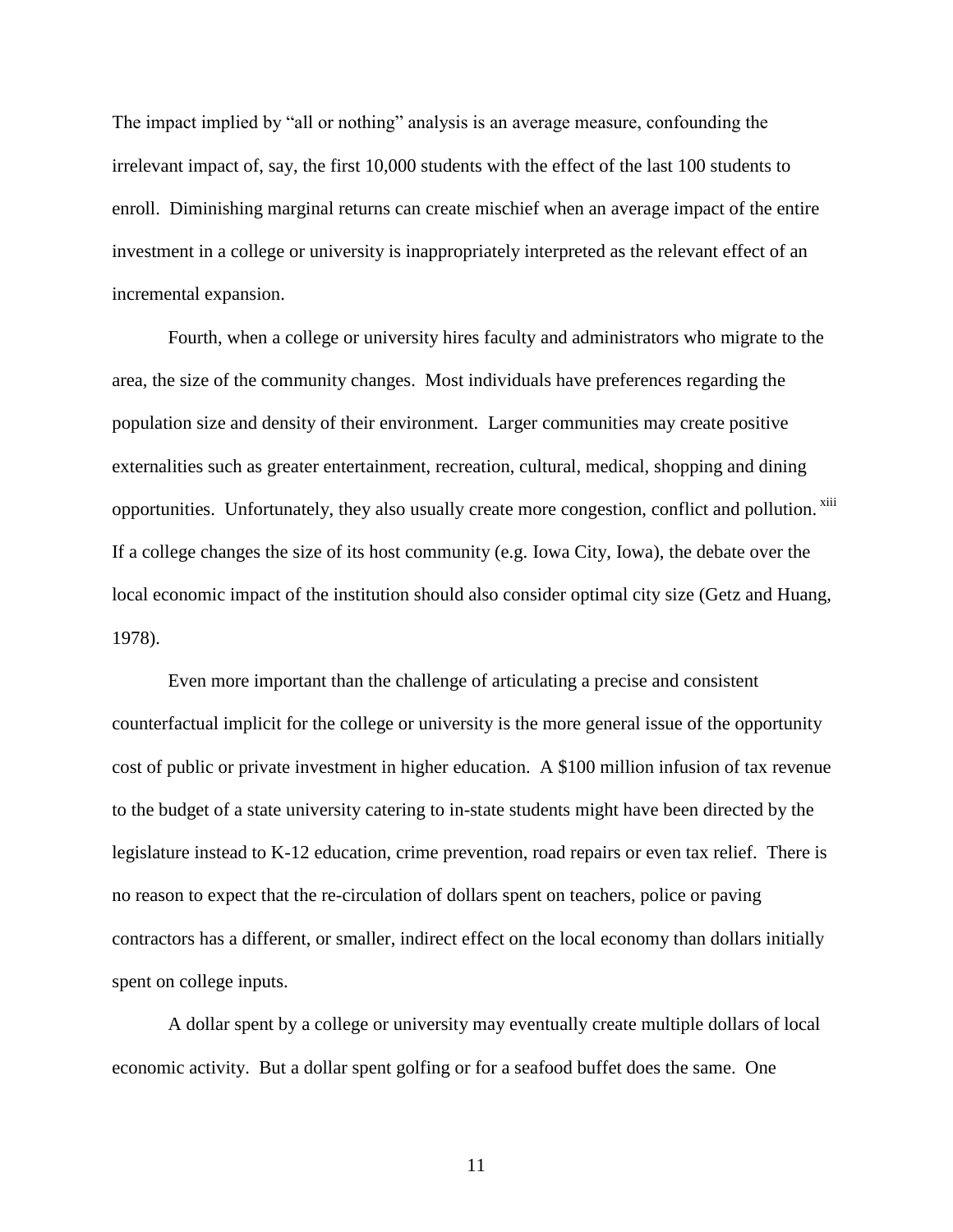difference between colleges and other establishments is the extent to which initial expenditures of colleges and universities attract new money into an area.

Not all colleges and universities are alike in this regard – some attract much new money to an area, while others attract little. Vanderbilt in Tennessee and the University of Wyoming enroll an entire student body destined to attend an out-of-state college if those two institutions did not exist.<sup>xiv</sup> Other colleges, e.g., Colby in Maine or the University of Texas, enroll many students who would attend a different institution in the same state (e.g., Bowdoin or Texas A  $\&$ M, respectively) if their first choice were not available. Each college or university must be examined closely to determine the extent to which the revenue it collects would remain in the defined local area if the institution did not exist.

Perhaps partially in response to this critique, some colleges in the same area form groups and measure their economic impact collectively. This circumvents the substitutes issue, since there might be no existing substitute for the entire group of existing colleges. The sixteen colleges and universities in Baltimore are an example. Although Towson University might not be able to claim credit for drawing to Baltimore students who otherwise would have attended the University of Baltimore or another college in the city were there no Towson, the group of sixteen has a legitimate claim that they collectively draw out-of-town students to Baltimore.

The absence of a substantial local economic effect of an individual college or university because reasonable substitutes are available does not imply low value for higher education in general. The overall effect of higher education on the economy is quite substantial. For persons age 25 and over, in 2010 the unemployment rate averaged 5.4 percent for bachelor's degree holders (with no post-graduate degree), in contrast to 9.2 percent for individuals with some college, but no degree, and 10.3 percent for those holding only a high school diploma. For full-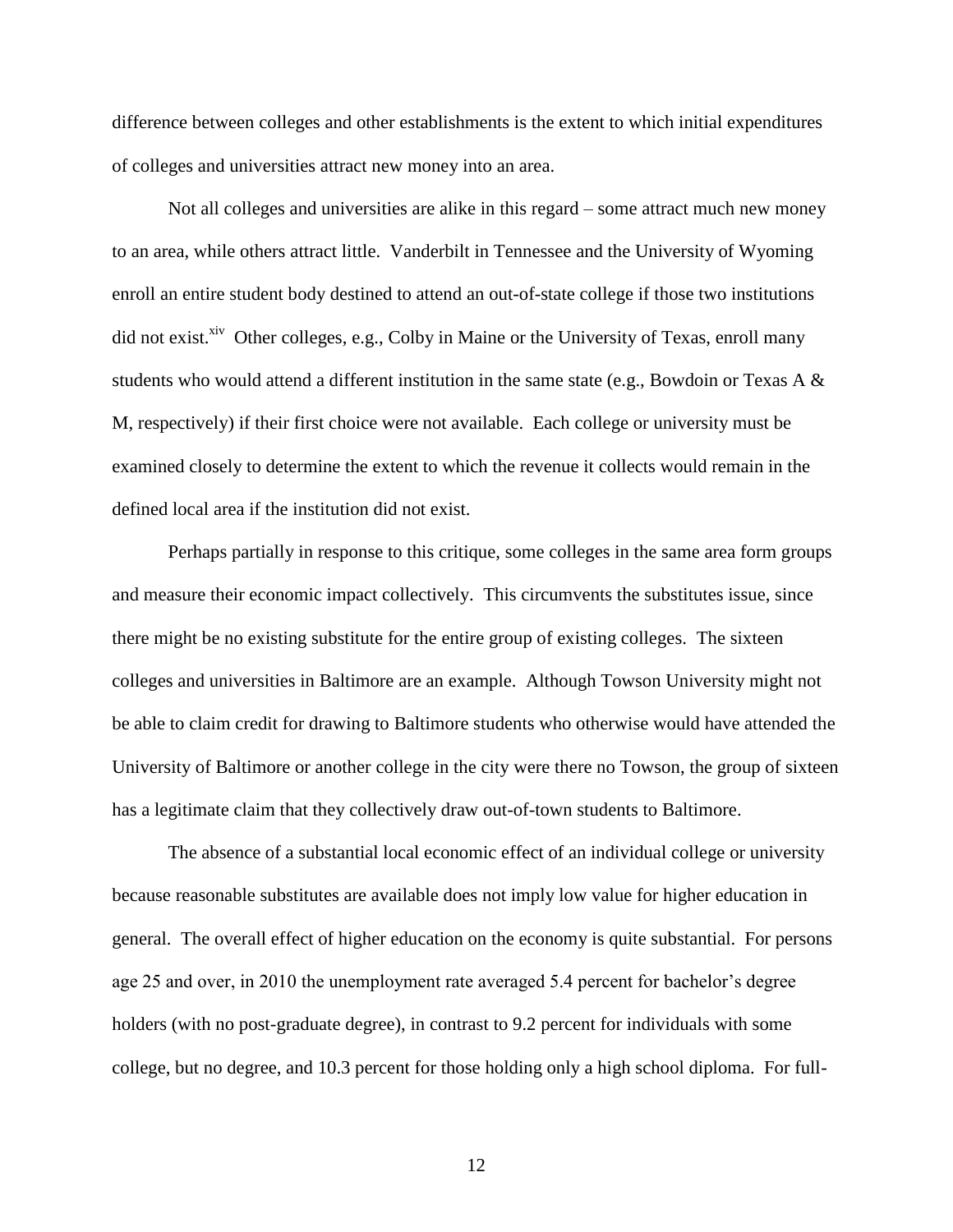time workers in 2010, median annualized earnings averaged \$54,000 for bachelor's degree holders, \$37,000 for those with some college but no degree, and \$32,500 for individuals who ended their formal education with a high school diploma (Bureau of Labor Statistics, July 2011). A careful study (Heckman, Lochner and Todd, 2008) calculates the average private rate of return to an investment in four-year college tuition and fees (but not room and board, because those costs would have been incurred even without investing in higher education) to be over 15 percent. This is far greater than the average expected return on the investment in incremental physical capital or most financial instruments.

## **4. Defining the "Local Area"**

To estimate the impact of a college or university on all or some (e.g., those who would have lived there absent the institution) of the residents of a "local area," one must carefully delineate geographic boundaries. Two principles govern the choice of boundaries. First, the area should fit the purpose of the economic impact study. Second, however delineated, the boundaries must remain consistent throughout the analysis.

The appropriate geographic boundary for analyzing local economic impact depends on the question(s) at hand. If a state university wishes to justify a subvention from its legislature, the geographic boundaries should be congruent with the interests of the legislature – e.g., the state's borders. A private college using a study to justify exemption from local property taxes would presumably delineate the area on the basis of the local tax jurisdiction. A research university seeking more media attention might focus on the television reception or newspaper distribution area surrounding it.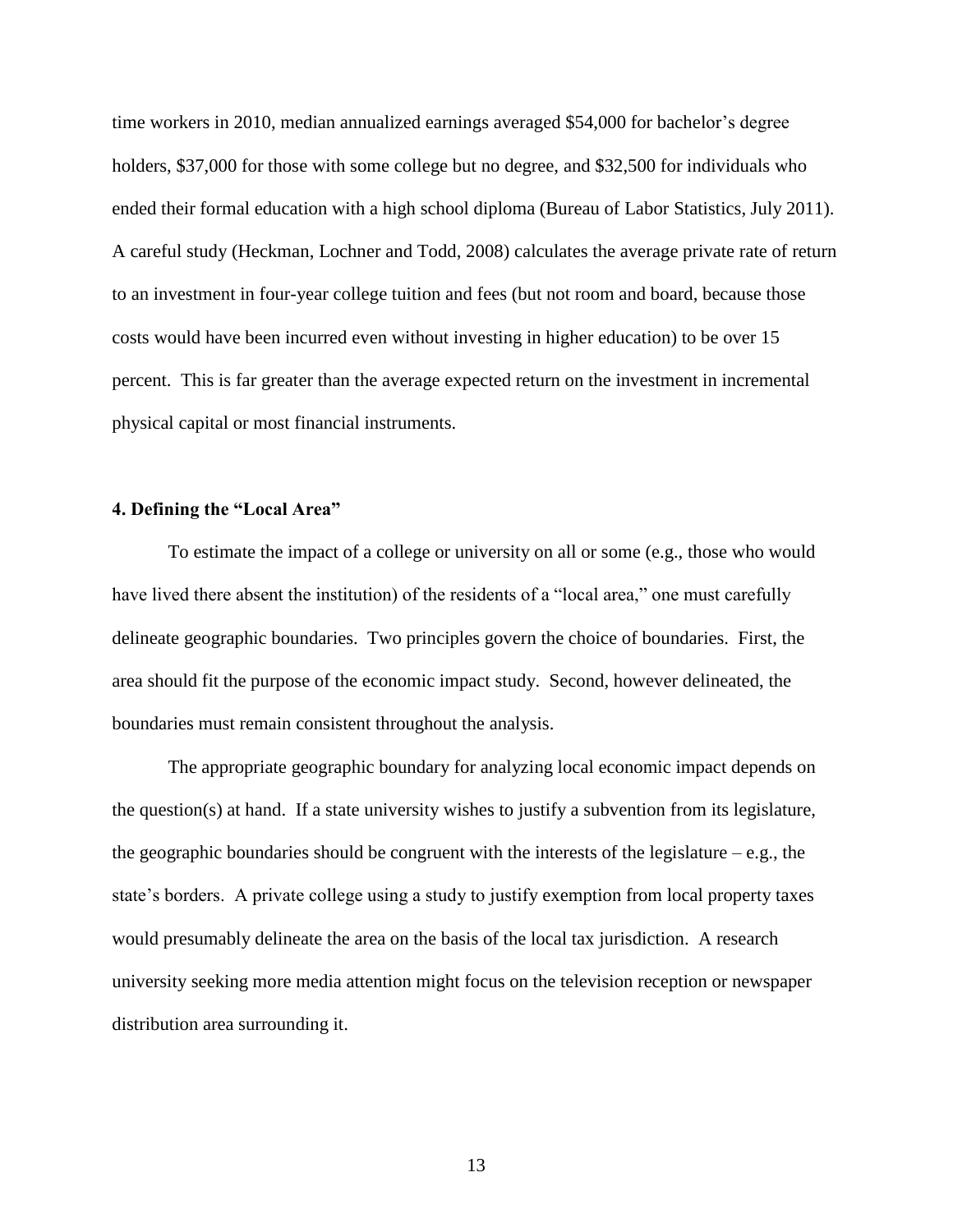Geographic boundaries have two important effects on the analysis. First, only export sales from, or import substitution into, the defined area constitute "new spending" that would have a significant first-round economic impact. Sales that substitute for other purchases by local residents may increase the apparent economic impact of a college or university, but they will generate an offsetting negative effect elsewhere in the area. For example, if a student from New York City enrolls at Columbia instead of her second choice, New York University, and NYU does not replace her with another student, Columbia generates no net economic expenditure in New York City.

In contrast, almost all student expenditures in Boulder by University of Colorado students are either exports or import substitution from the perspective of Boulder because there are no other traditional colleges there. If the area of interest is expanded to the state of Colorado, many UC-Boulder students alternatively would have remained in-state and attended Colorado State University, University of Northern Colorado, or Colorado College. As the relevant area expands, the amount of expenditure that is "new" to it declines. The smaller the area considered, the larger the proportion of total expenditure that is properly treated as exports or import substitution.

Second, the appropriate multiplier grows as the area under consideration expands. In a narrowly defined perimeter, e.g., just Boulder, much of the first-round of expenditures by the university to purchase goods and services leaves the area immediately.<sup> $xy$ </sup> Not only are many of UC-Boulder's vendors located in Denver and Fort Collins, but also many of its employees live and spend much of their disposable income outside Boulder. When UC-Boulder's expenditures re-circulate beyond Boulder, they do not expand Boulder's economy. Viewed from the entire state of Colorado, however, many first-round expenditures on vendors and employees who live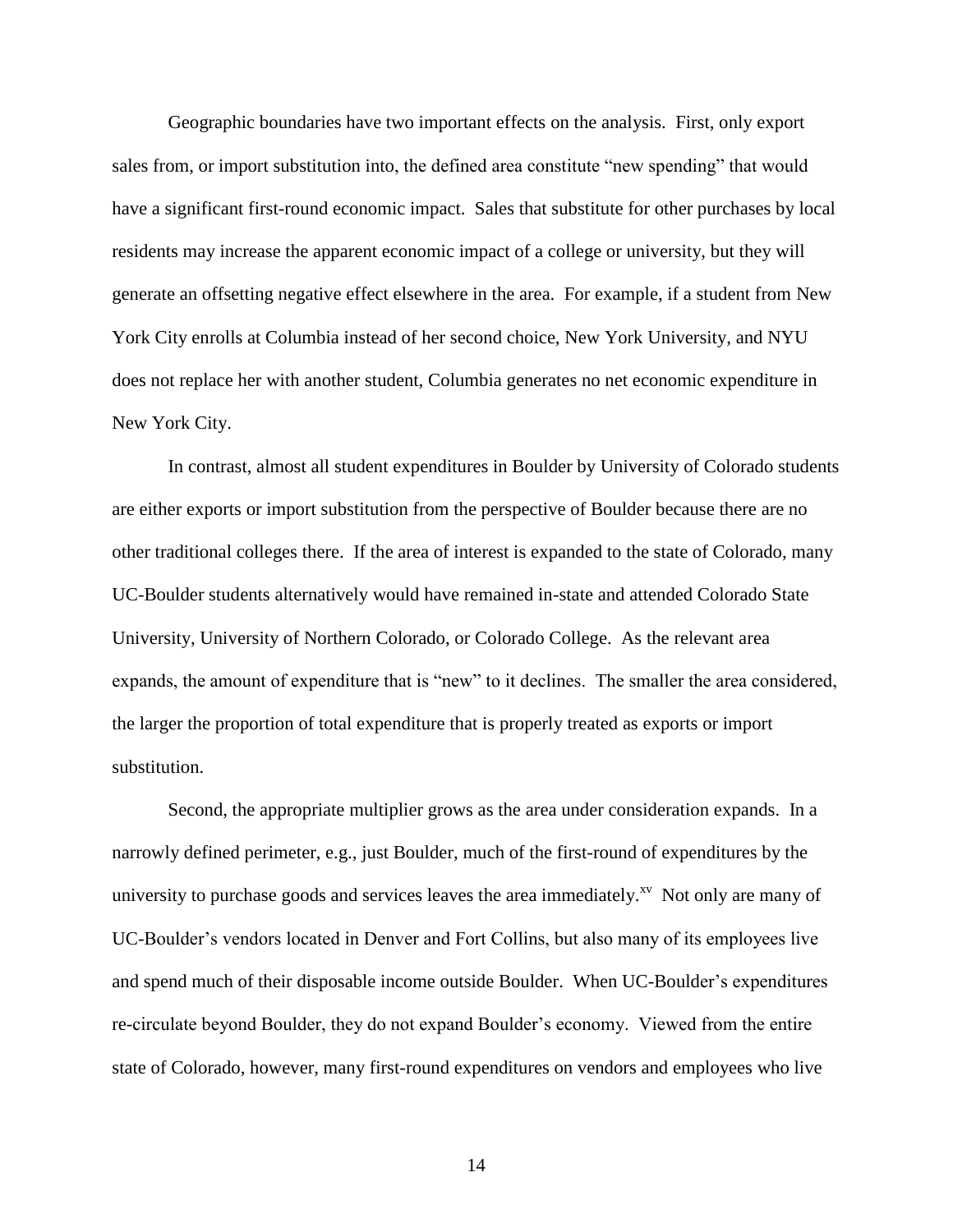in Colorado but outside Boulder remain "local." The multiplier is largest in a completely closed economy, devoid of leakages.

It is tempting to define the area narrowly so as to maximize the export and import substitution nature of enrollments and spending, and simultaneously use a multiplier that has been derived by following economic activity through a larger, inconsistently defined, selfcontained area. Because many college impact studies use "off-the-shelf" multipliers not tailored to the particular area under consideration, they are susceptible to such an analytical sleight of hand. In reality, there is always a tradeoff between the extent of export sales and the magnitude of the multiplier.<sup>xvi</sup> When using off-the-shelf multipliers, the analysis must necessarily use the same "local area" as was used to compute the multiplier.

#### **5. Measuring Expenditures, Double Counting, and** *Cui Bono*

Some economic impact studies conducted by colleges and universities apply a regional multiplier to *all* expenditures by the institution. Such an approach is *never* valid. It is inconceivable that every dollar of any college's revenues (and corresponding expenditures) is derived from export (or import substitution) sales. Surely some revenue, if only from a resident who purchases lunch at the campus grill rather than a local Olive Garden, does not represent new money attracted from outside the area.

In order to identify the amount of *net* new spending a college or university contributes to a local area, it is necessary to measure funds *that are new to the area* as they pass a particular portal, and *to apply the appropriate multiplier only to the portion of those new-to-the-area funds that are spent in the local area*. Funds that are new to the area include spending on tuition, room and board, and incidentals (e.g., purchases of supplies at a local Wal-Mart, or haircuts at a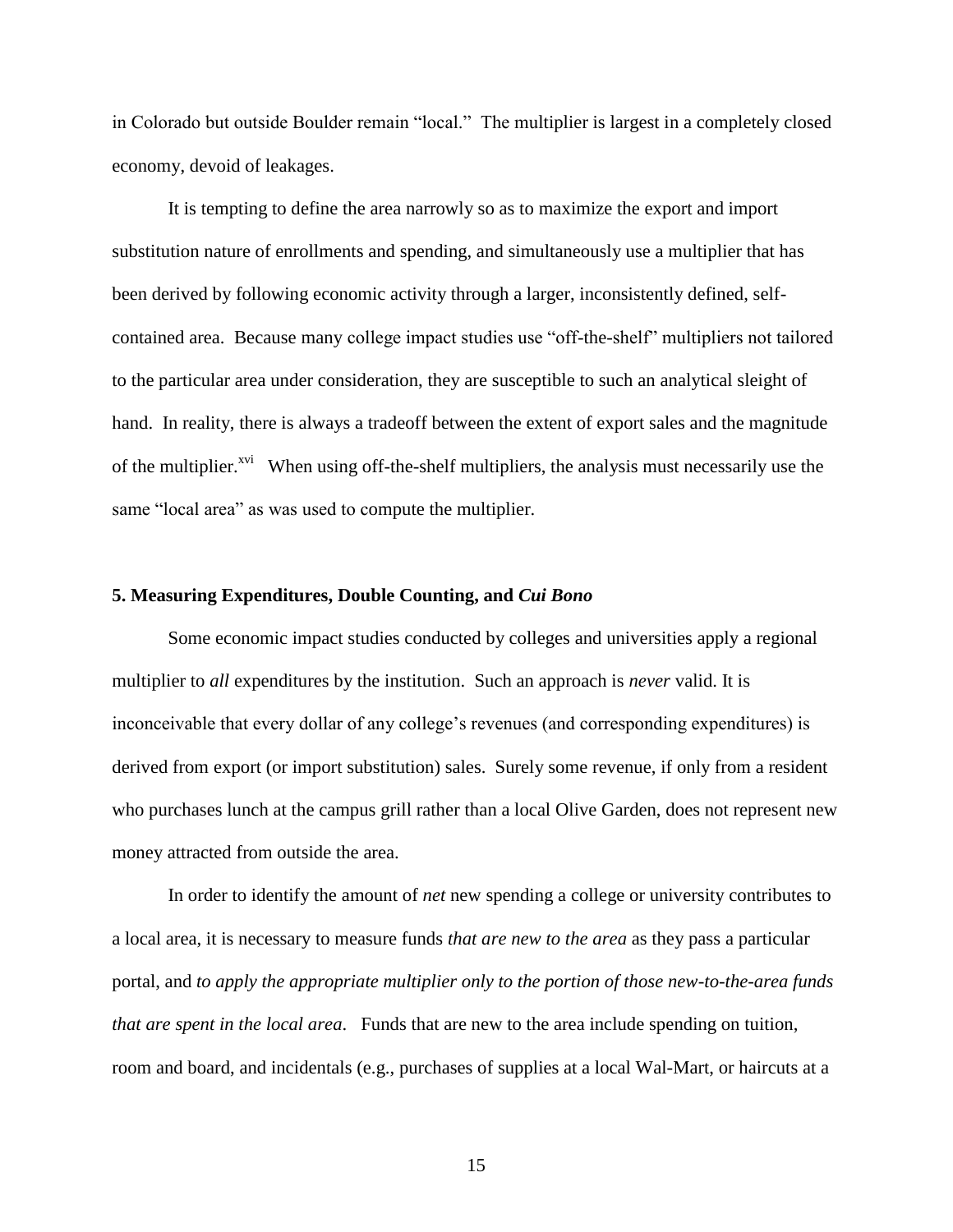barber down the street) by students who would not otherwise ("but for" the college) live or attend college locally. This includes revenues from students from inside the area who, absent the college, would have attended a college elsewhere (import substitution).

New spending also includes grants for research projects funded by organizations that would have sent their grant money elsewhere but for the college, gifts and contributions to the college that would have gone elsewhere but for the college, and any other local revenue flows originating outside the area that would not have materialized absent the college, e.g., money spent by visitors attracted by the institution on potential college scouting trips for high school seniors, on journeys to attend college sporting events, or visiting friends or family attending the institution, money spent by retirees who moved there because of the college, or medical bills paid by patients consuming specialized teaching hospital services that are not available from alternative local medical centers.<sup>xvii</sup>

The fundamental underlying principle is to count funds new to the area only once. It is improper to add together *all* spending by students *plus* expenditures by the college or university, because (a) some of the spending by students might have occurred in the area but for the college if some students are local residents who, absent the college, would not have continued their education beyond high school or would have attended another local college, and (b) the majority of student spending is made *to the college or university,* which, in turn, spends those same funds to meet its payroll and pay vendors for goods and services consumed by the college. So, counting tuition revenue and spending by the college is double-counting.<sup>xviii</sup>

After new-to-the-area revenue is isolated, multipliers should be applied to it that reflect the extent to which each portion of the revenue is spent and re-spent within the local boundary. Some college expenditures immediately leave the area, for example, purchases of goods or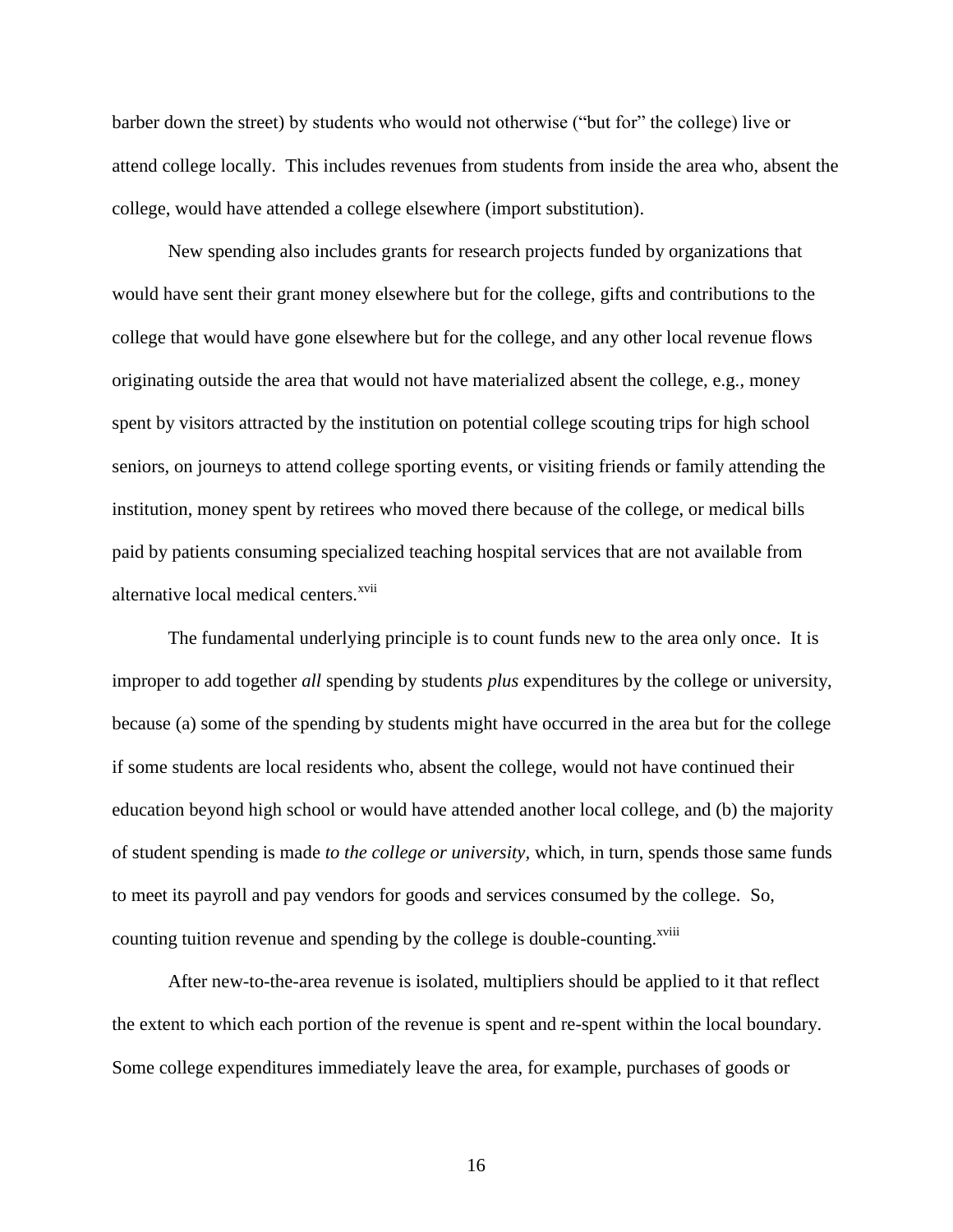services that are not produced there, and salaries paid to employees who live and spend most of their income somewhere else. Also leaving the area immediately are most federal income and payroll taxes. It is more appropriate to use disposable income plus local (sales, income and property) taxes to measure first-round expenditures that affect the local area. The multiplier for expenditures that immediately leave the area is one, or at least very low, since most of those funds are not re-spent locally. Other expenditures remain in the area for many rounds of respending, for example, payments by the college to a plumber who repairs a leaky water line and, who, in turn, spends the money at a neighborhood restaurant that, in its turn, pays its workers and local produce suppliers, and so on.

If the appropriate criterion for evaluating economic impact is the welfare effect on residents living in the area were the college or university not there, then, quite importantly, *none* of the college expenditures made to in-migrants (faculty and specialized staff, such as librarians and computer specialists) should be counted in the first round of expenditures, because those inmigrants are not part of the "but for" population. *However, the second and subsequent rounds of expenditures passing through these employees and on to individuals who would have lived in the area absent the college should be counted*.

Colleges and universities have another characteristic that induces double-counting: they sell products and services to their own employees, or hire their "customers" as student-workers. Colleges typically sell lunches, books, logo merchandise apparel, supplies, and athletic tickets to their employees. Universities with hospitals often self-insure employee medical benefits and create incentives for employees to consume medical services at university facilities. In such cases, compensation paid to employees overstates expenditures that move on to a second round locally because a portion of the compensation is spent "internally" within the university, thus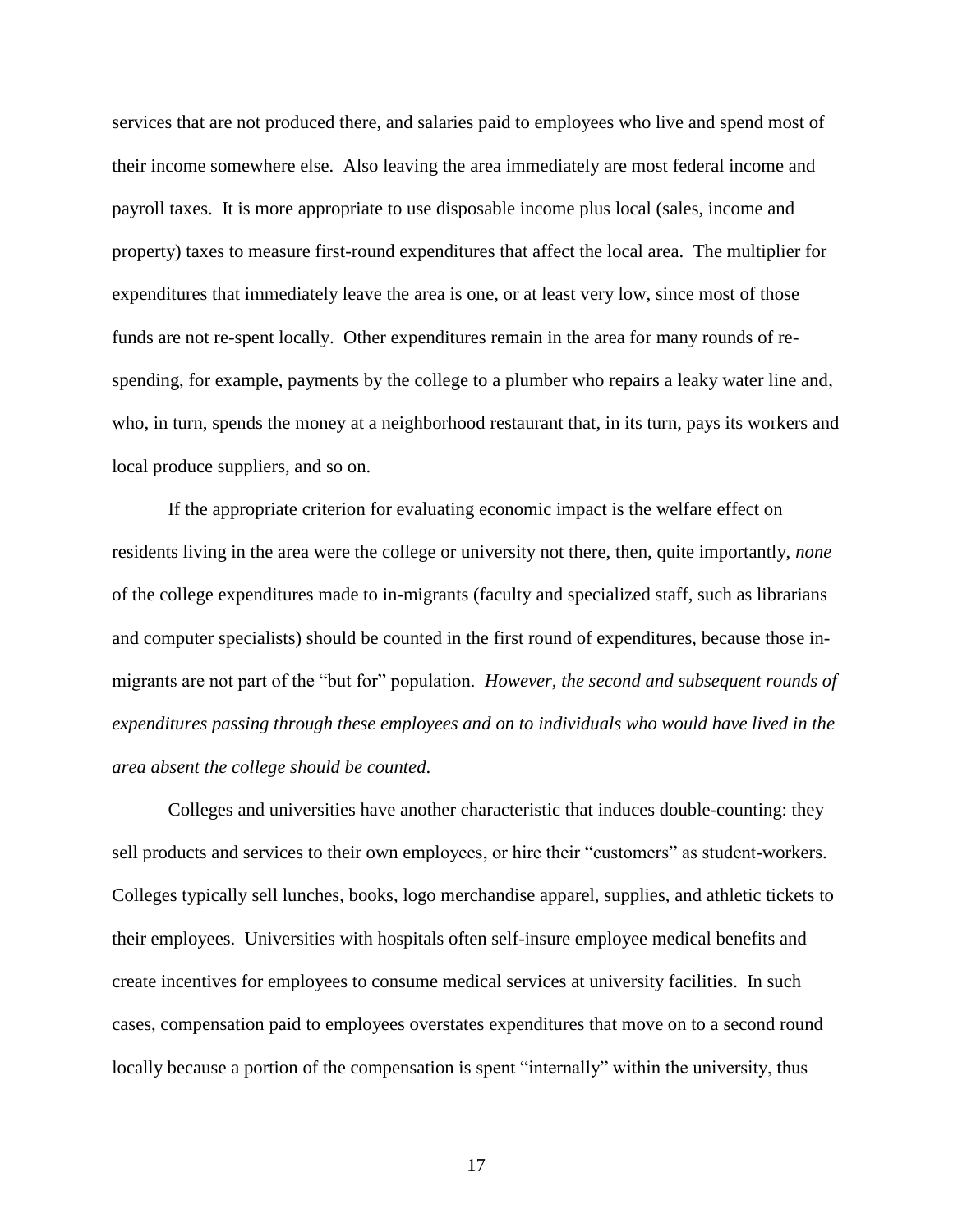constituting revenue for the institution that does not originate from outside the local area. Including such internal transactions may lead to non-trivial double-counting. Similarly, charitable donations from faculty and staff to the institution that employs them should be excluded from first-round expenditures because such donations are transferred back to the employer as revenues.

Construction and other investment spending require special treatment in impact studies. If construction on a state university campus is financed via a capital expenditure budget, and the opportunity cost of building, say, a new student residence hall is the resurfacing of roads in the same geographic area, the construction expenditure is not net new spending. If, on the other hand, investment in educational facilities is financed from outside the area (say, by federal support), reflecting no local opportunity cost, the expenditures should be included because they represent new economic activity for the local area.

Another counting issue arises from the distinction between head counts and what is generally referred to as an "FTE" (full-time equivalent) when it comes to number of students served, jobs created, or another aspect of some activity. For example, estimates of the impact of a Super Bowl game on the local economy invariably count the number of jobs created while ignoring the fact that most of them are temporary and for only a fraction of something akin to full-time employment. If one is hired for, say, 20 hours a week for the four weeks leading up to the game, that's a total of 80 hours a year (or for ten years if the Super Bowl won't return to town again for a decade), or only 1/25 of a full-time job, defined as working 2,000 hours a year (40 hours a week for 50 weeks).

Like the National Football League, some colleges claim their presence is responsible for thousands of jobs without specifying clearly that many of them are temporary and/or part-time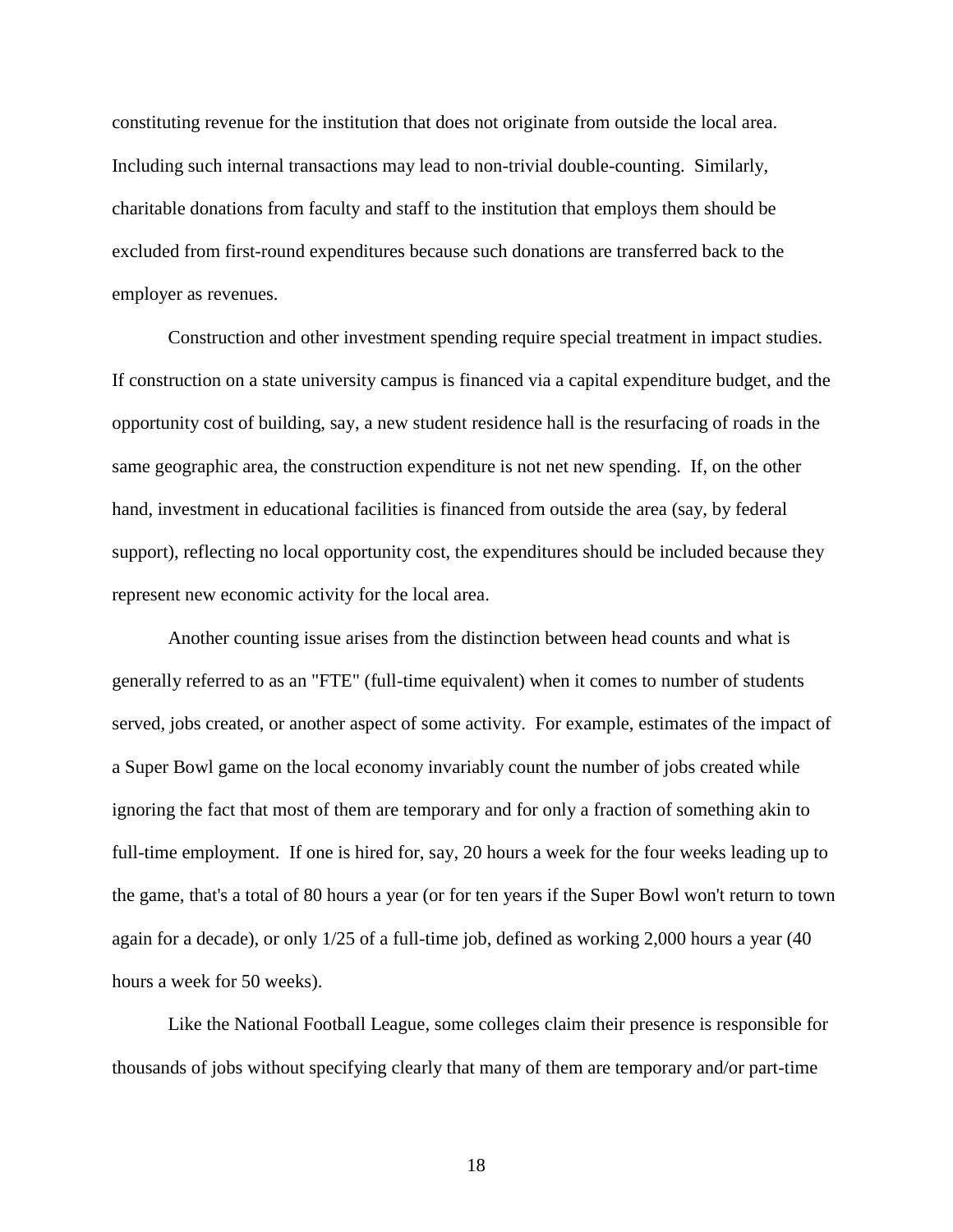jobs. This ambiguity can confound comparisons of the economic impact of a college or university across academic settings. Institutions could state that they have an annual enrollment of 20,000, but if each of those students takes one course per semester at one college, but in another college students take a full-time, academic-year load of eight courses, then the former only has 5,000 students on an FTE basis. The same is true on the faculty side of things as well. One institution may employ a large number of adjunct instructors who, over the course of a year, may teach only a fraction of what a full-time faculty member would teach. Many hourly employees, such as cafeteria workers, do not work at all--or get paid--in the summer months. When comparing an institution's impact in terms of jobs created, it is important to express results in terms of conventional full-time-equivalent units.

## **6. Multipliers**

Two approaches are used to convert an injection of first-round expenditures into the total impact of an institution. Both rely on the idea that local expenditures new to an area create income for other firms and individuals, and they, in turn, spend some of their added income locally, thereby "multiplying" the initial infusion. Most economic impact studies commissioned or conducted by colleges and universities (68 percent of the studies we reviewed) make use of a standard "off-the-shelf" regional analysis software model to estimate their local and/or regional economic impact. IMPLAN (IMpact analysis for PLANing) and RIMS (Regional Input-Output Multiplier System) are two of the more popular packages used.

Feeding in data on goods and services flows, as well as employment and compensation levels, these "I/O" models can capture both the direct (or "first-round") and secondary (or indirect or "induced") impacts of tourism, a transportation system, the fishing industry, or a big-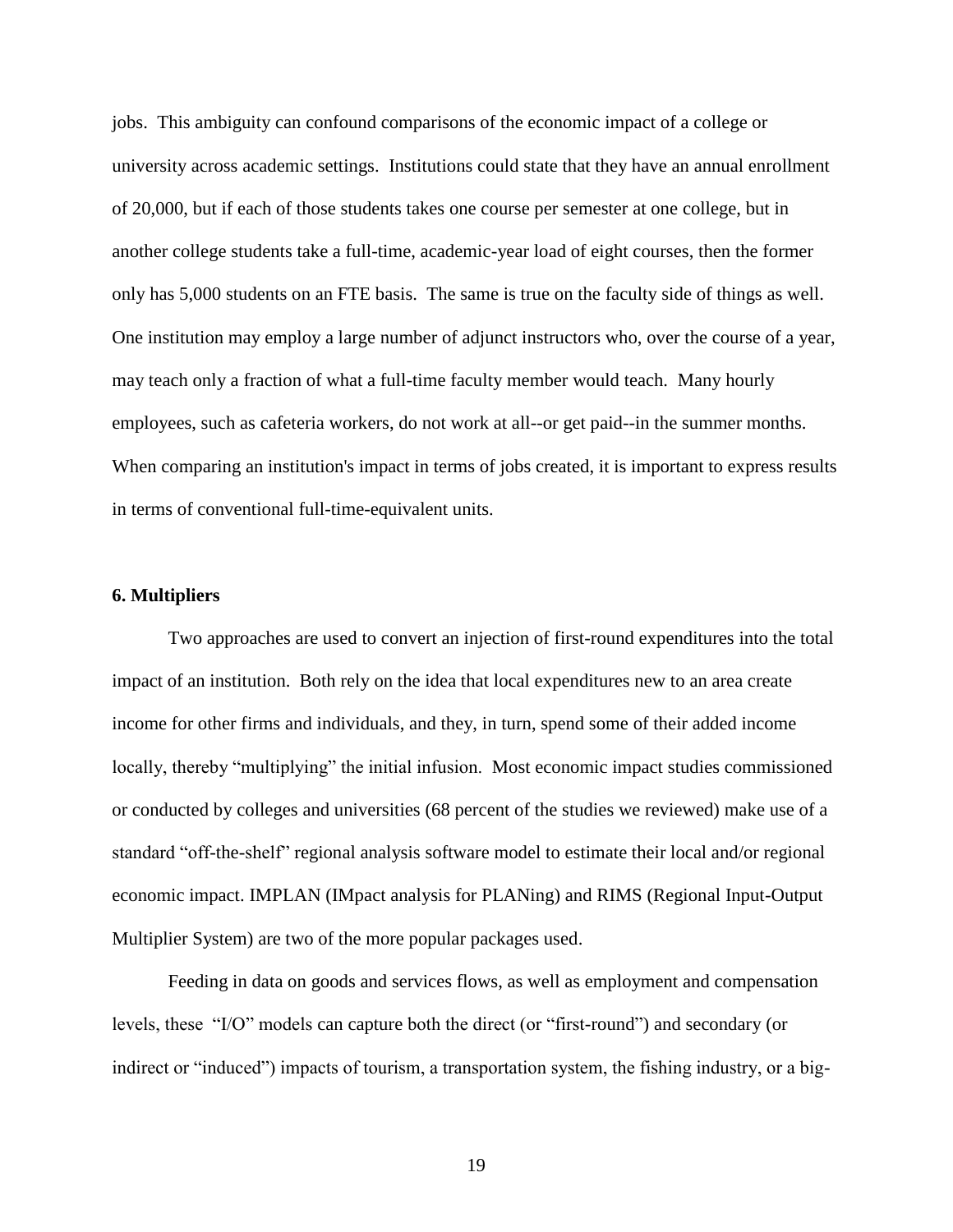ticket sporting event such as the Super Bowl. And, of course, the economic impact of an institution of higher education. The I/O models predict local economic activity in two situations: 1) the institution is present and operating, and 2) the institution is absent, so its expenditures did not occur (the "but for" situation). The difference between the predictions is the impact of the institution on the local area.

Some impact studies apply a simpler method that does not require I/O models like IMPLAN. Authors of such studies typically apply a single numeric multiplier to all new expenditures attracted to the area by the institution,  $x$ <sup>ix</sup> in order to capture the subsequent rounds in spending. Thus an initial expenditure eventually boosts spending more than the initial outlay.<sup>xx</sup>

Regional impact models allow researchers to change parameters to suit the circumstances, while simple numeric multipliers are less costly to use. Regional models used to estimate the local impact of new expenditures in an area are calibrated on the basis of the average interactions among all economic agents in the area. They assume that new expenditures are distributed as the average of historical expenditures.

There are several reasons to suspect that the coefficients relating inputs to outputs in a regional economic model may be inappropriate for estimating the local impact of a college or university. First, if the pattern of *incremental* local expenditures differs from the pattern of average local expenditures (perhaps because incremental expenditures contain less infrastructure content than average expenditures) the use of average inter-industry interactions imbedded in a regional economic model will distort the estimate. Second, the outputs of a college or university – individuals with innovative and technical skills, and new technology itself – are intended explicitly to alter a regional economic model's coefficients, thus eventually rendering obsolete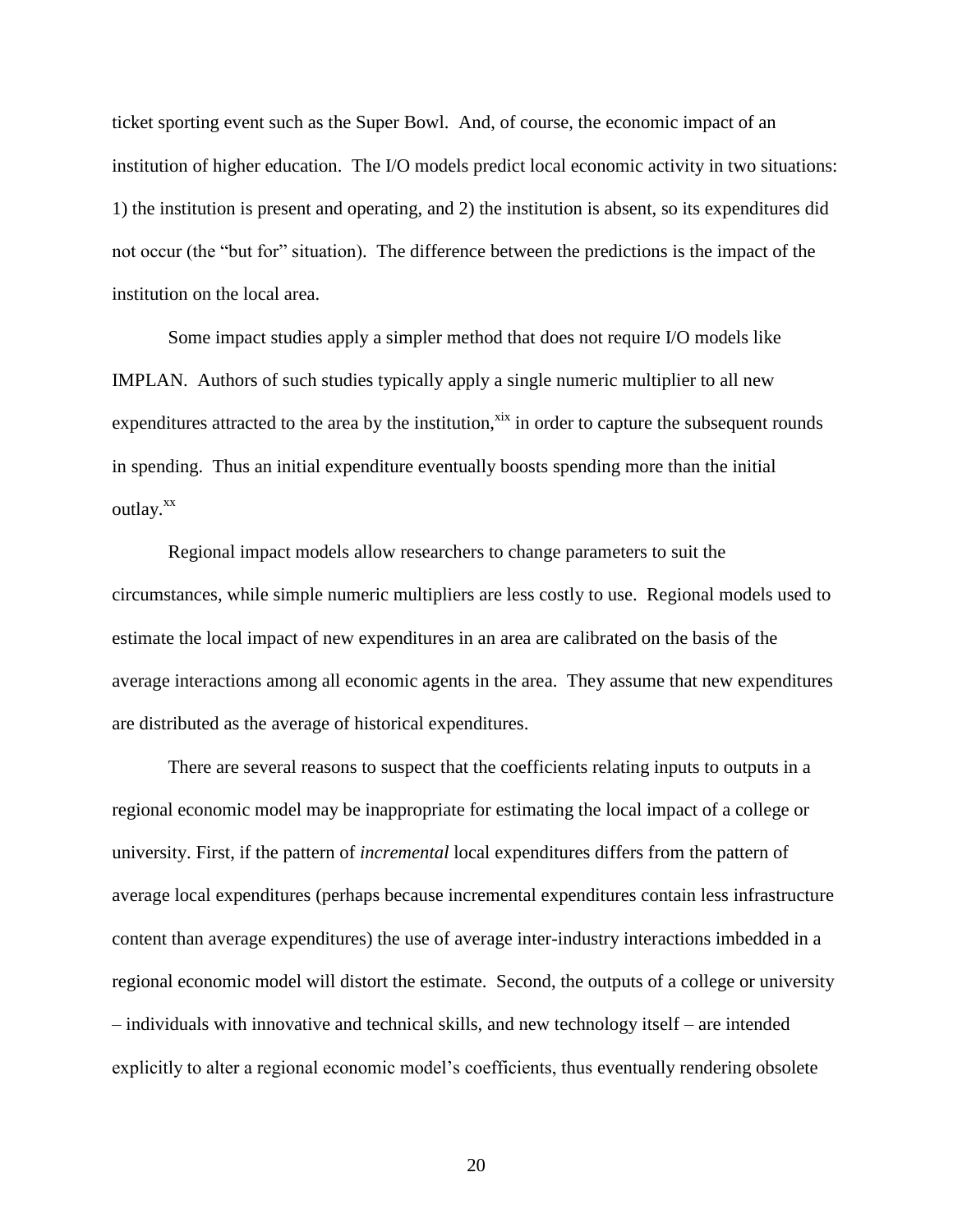the model's estimated relationships between inputs and outputs in the local economy. Third, the coefficients in the model often assume that preferences of residents for purchasing goods and services in a "college town" match those of residents in other areas, which may not be true.

Regional multipliers usually have a magnitude around two (Elliott, Levin, and Meisel, 1988, p. 26). The size of the multiplier varies with the scope of the local area. Among impact studies we reviewed are 34 separately reported expenditure multipliers, ranging from 1.34 to 3.25, with a median of 1.7. The upper end of this range is almost certainly too high, since colleges study their impacts on cities and states that leak plenty of spending (say, in the form of federal taxes or Internet purchases).

Some state-supported colleges and universities engage in a sleight of words that exaggerates the multiplier even further. The crafty statement from a 2010 study that "For every \$1 invested in the University of Iowa by the state, \$15.81 is generated in the state's economy<sup>"xxi</sup> may be accurate, but it is misleading. It implies that every dollar spent on the university causes a return of \$15.81 to the state annually, for an annual rate of return on state investment near 1500 percent. When stock returns of just 10 percent bring joy to investors, a 1500 percent annual rate of return sounds too good to be true. And, of course, it is, because it attributes all of the return from the university's myriad activities to the small portion of its budget contributed by the state, and no return to tuition, fees, private donations, or grants and contracts received by the university's faculty. These measures are particularly sensitive to the proportion of an institution's budget that is paid by government, but have little to do with local economic impact.

In 76 studies that reported a relationship between state appropriations and economic impact, the multiplier ranges from 1.84 to 26 with a median of 5. Some studies drop the sleight of words and claim explicitly that readers should interpret the state-appropriations-to-impact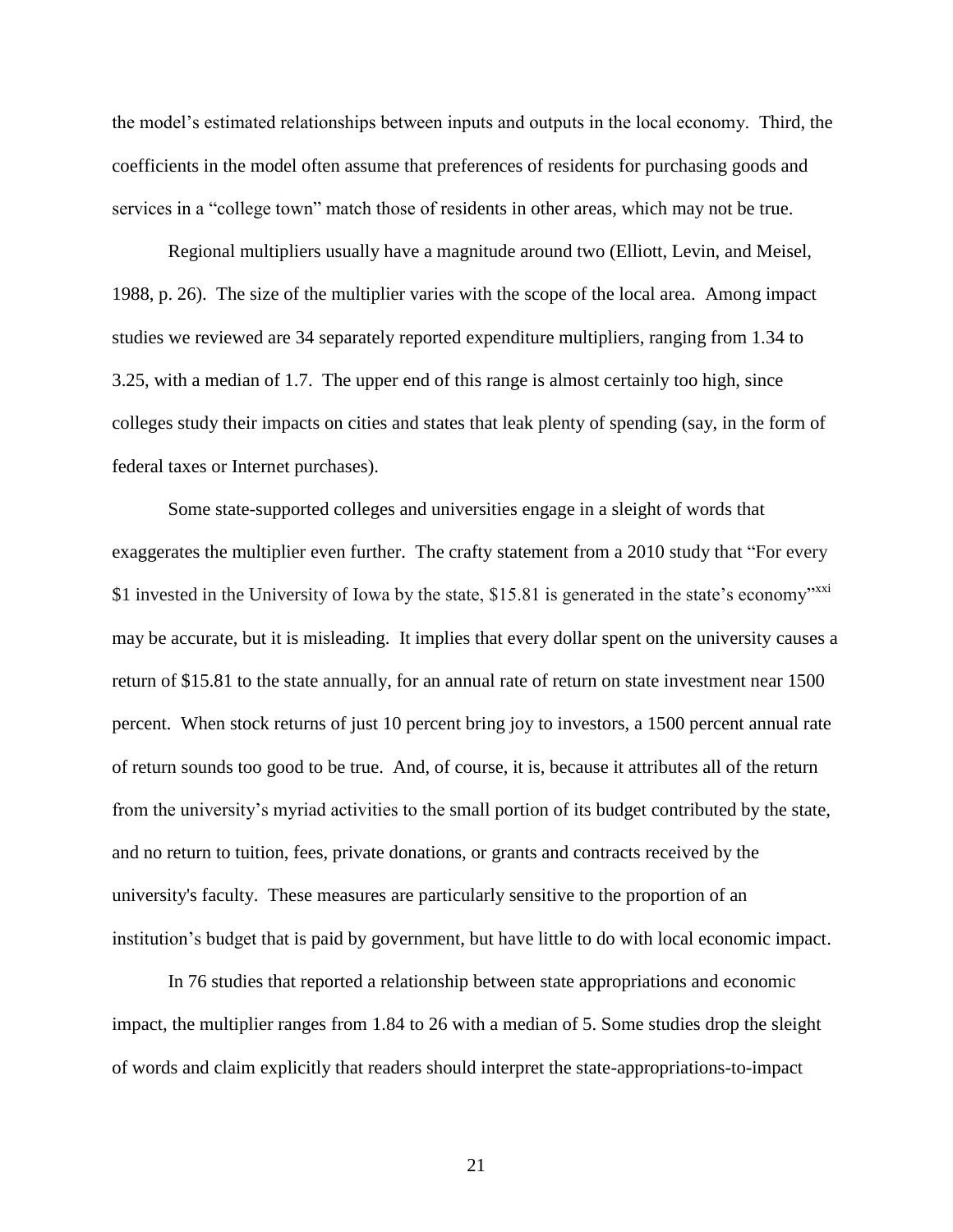relationship as causal. For example, "Maine taxpayers realize a more than 800 percent return on their investment of \$184.7 million through state appropriation."<sup>xxii</sup> Such a claim is all too common and also incorrect. This kind of logic has even been applied to state tax revenues, with the implication that the college is a money machine: "For every \$1 in state funding allocated to the UW [University of Washington], \$1.48 in tax revenue is returned to the state."<sup>xxiii</sup> This makes it sound like the University of Washington is better than a perpetual-motion machine. An institution of higher learning should never make such an obviously misleading statement.

#### **7. Local and Not-So-Local Taxes**

―As recession-racked cities struggle to balance their budgets . . . a growing number are seeking more money – just don't use the word taxes – from nonprofit institutions that occupy valuable land but by law do not pay property taxes."<sup>xxiv</sup>

Tax considerations regarding colleges and universities may also affect state finances and their surrounding areas in a number of ways. On the one hand, most not-for-profit institutions are exempt from local property taxes and sales taxes. (More than half of the land in the Greater Boston area is tax exempt.) To the extent that it consumes local public services and replaces otherwise taxpaying property, a college or university creates an added burden on other taxpayers in its area. For example, Pittsburgh has challenged the tax-exempt status of an apartment building Duquesne University purchased in order to use as a dormitory, therefore taking it off local property tax rolls. The conversion would cost the city about \$350,000 in lost property taxes annually.<sup>xxv</sup> In November 2004, when Northwestern University purchased an office building, it made payments totaling \$2.1 million over three years to the city of Evanston and school districts, payments it estimated were approximately equal to the amount of real estate taxes that these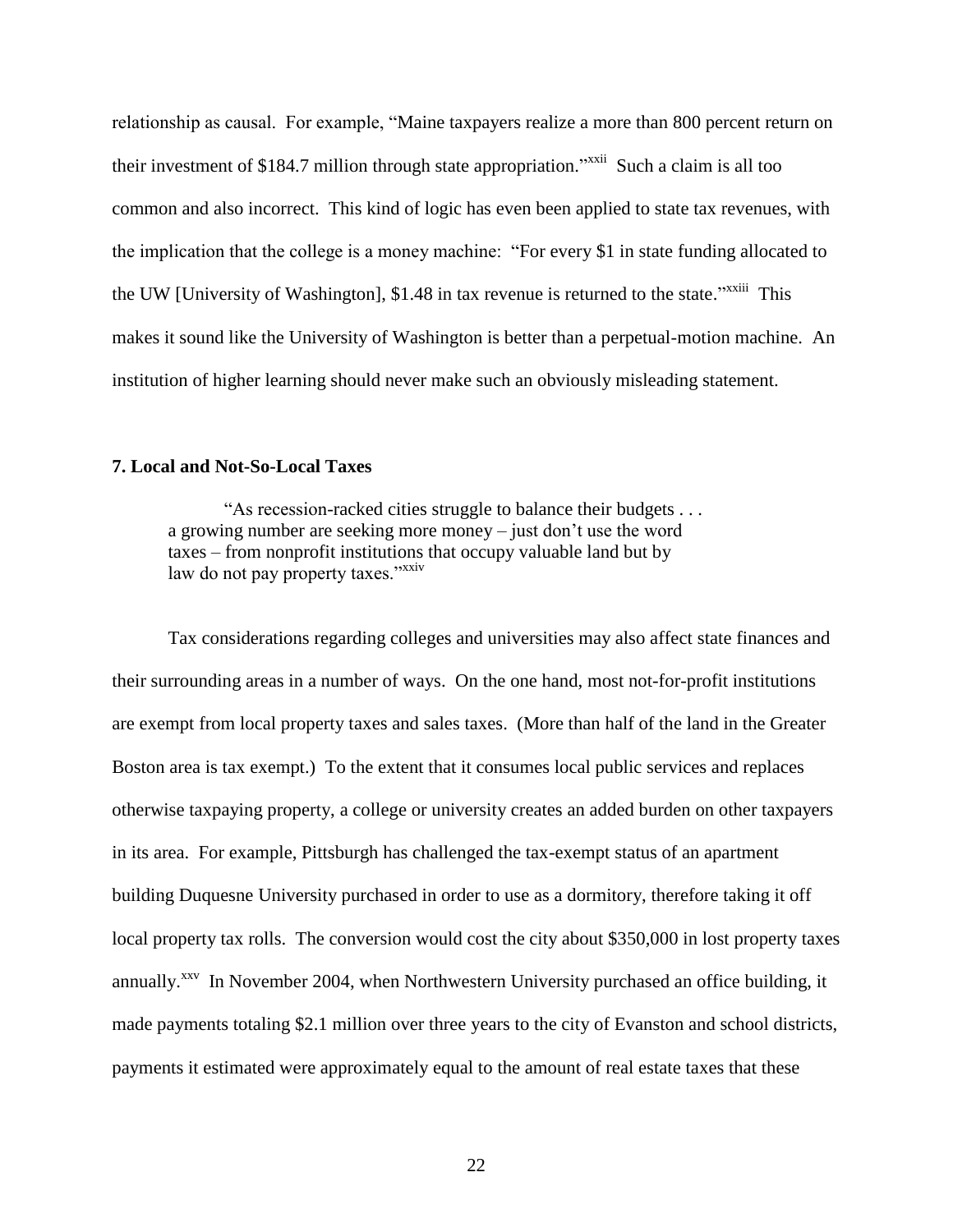public units would have received in those years had the university not purchased and converted the property.<sup>xxvi</sup>

Many colleges and universities make "payments in-lieu-of-taxes" (or "Pilots" in common parlance) and provide some private services such as police protection and trash disposal. (Princeton University contributes  $$1.7$  million to its two local political jurisdictions.<sup>xxvii</sup>) In 1989, eleven percent of university communities received payments in lieu of taxes from universities; 38 percent of cities with fewer than 25,000 residents received payments in lieu of taxes (Gumprecht 2005, page 44). To the extent that "in-lieu-of" payments exceed the remaining burden of local public services not provided by the institution (e.g., the University of Chicago police patrol an area larger than just the campus; Davidson College operates a volunteer fire department that also serves the town; and Northwestern University maintains its campus water and sewer lines), tax considerations might, on average, even produce a net financial gain to the surrounding jurisdiction and its residents.

Although the property of non-profits is normally exempt from local taxes, for a variety of reasons the value of private property surrounding most colleges and universities may well be enhanced relative to its likely value in their absence. (In economic jargon, the institution creates a positive externality.) The additional property taxes collected from this enhanced value helps to offset taxes foregone on exempt property. Rising property values are not welcomed by all native residents, however, particularly those who do not own homes.

The net impact of local taxes both paid and avoided, services provided in lieu of taxes, and changes in property values in the local area are complex and often make for contentious town-gown relationships. They are seldom considered in impact studies. One report that did not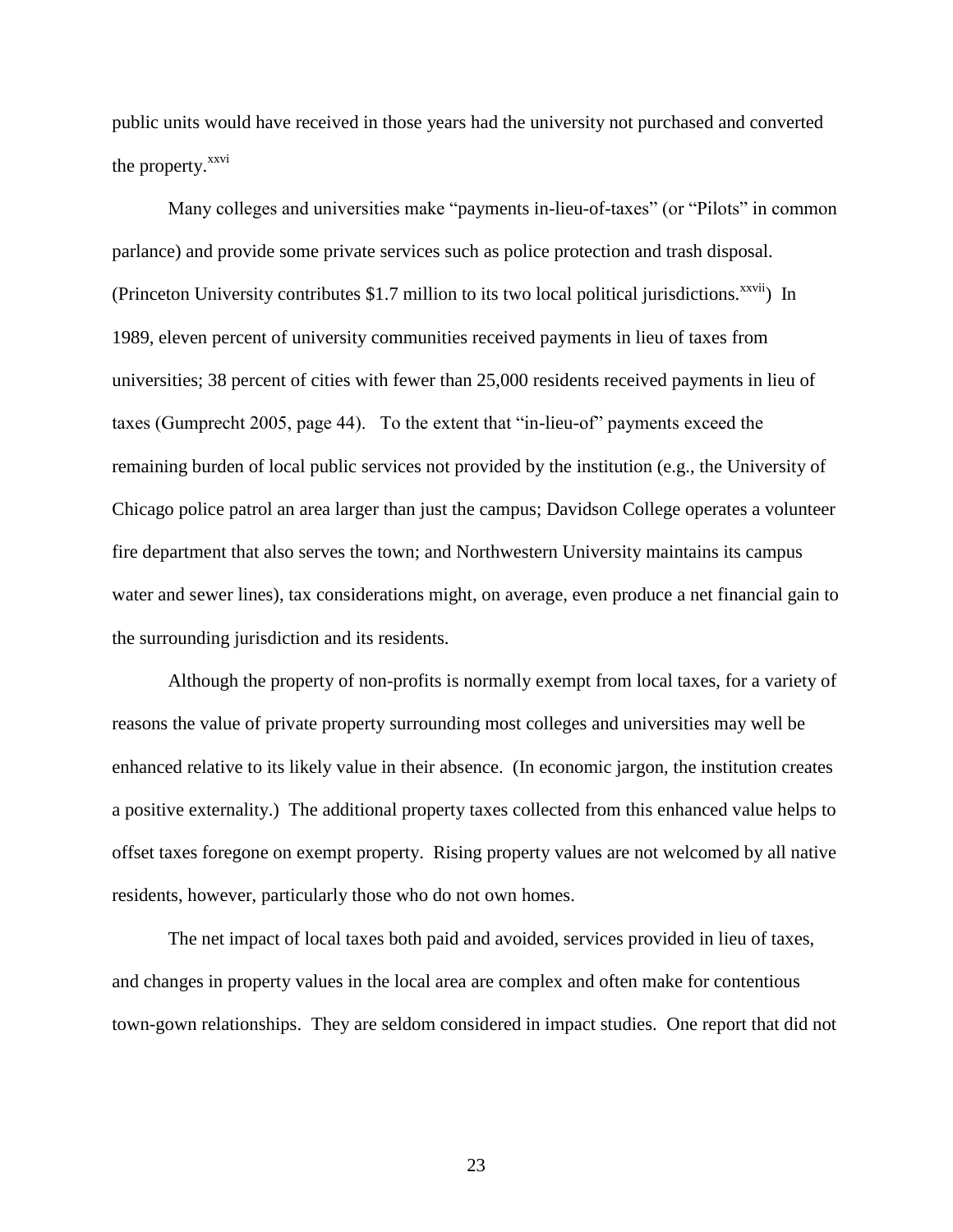duck this issue was Northwestern's 2006 study that concluded with a "net fiscal impact" paragraph:

In fiscal year 2004 the City of Evanston revenues generated by Northwestern University's presence exceeded total costs attributable to the University by \$2.9 to \$4.4 million. Direct costs to the city were more than offset by taxes and fees paid directly by the University. Northwestern also provided key economic support to Evanston businesses and real estate markets, undergirding the local economy and Evanston's tax base. Though exempt from real estate property and sales taxes, the University generates substantial tax and fee revenues through the expenditures of its students, faculty, staff, and visitors.<sup>xxviii</sup>

In addition to the local revenue dimensions above, by virtue of their admission decisions and policies, public universities also affect the flow of revenues within and across state boundaries. If one takes at face value the assertion that tuition does not come close to covering the cost of providing the typical undergraduate with a college education, then there are clearly both within-state and out-of-state subventions to be considered.

Within a given state, higher education activities are not distributed equally. It may be that within a large metropolitan area a number of community colleges and four-year institutions serve largely a local (and thus commuting) community. But when BSU ("Big State University") is located in the stereotypical "college town," then some revenues from state sales, income and property taxes are shipped from taxpayers around the state to that campus (or those campuses). In addition to the simple mathematical calculations of those flows, there may also be equity issues at play – the average income (and taxes) of the state resident v. the average income of those receiving the transfers.

In addition, for the United States as a whole, 20 percent of college freshmen are enrolled outside of their state of residence, with our nation's capital drawing 93.3 percent of its students from outside the District; North Dakota had 44.7 percent of its students from out of state, while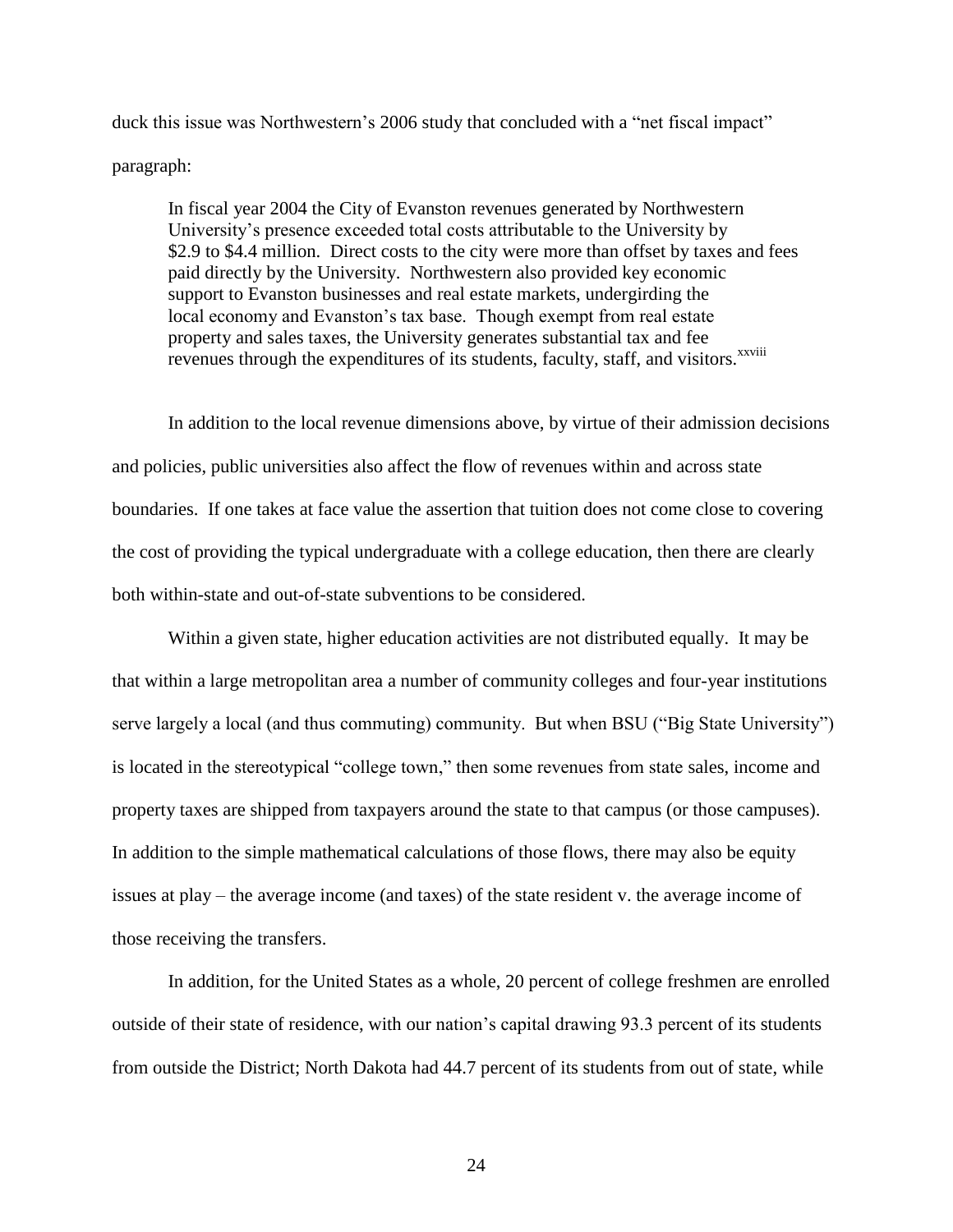Texas, with only 7.7 percent, was at the other end of this spectrum.<sup>xxix</sup> Although out-of-state tuition is generally much higher than in-state tuition, even out-of-state tuition does not often cover the cost of educating the typical non-resident. Thus, what may be a *positive* net fiscal impact on the local community comes at the cost of a potentially *negative* net fiscal impact to the state that is funding the college.

We now turn in Section 8 to complementary aspects of these policies – from financial to population to human capital.

#### **8. Local Spillover Benefits from Enhanced Human Capital**

Although colleges produce consumption services, such as entertainment, status and culture, their basic purpose is to enhance human capital – to create and foster graduates' skills, talents, curiosity, imagination and creativity. Everything else the same (e.g., new expenditures attracted to the area), one would expect a college that produces human capital to have a larger impact than a sports venue or a manufacturing facility. The remaining question is the extent to which that effect is local.

Economists have long recognized that returns to investments in higher education differ when viewed from the perspective of society than from the narrower self-interest of an individual. One difference is in cost burdens: society typically subsidizes a portion of the investment individuals make in higher education, so investment costs to an individual fall short of total opportunity costs of a college education. A second difference is that dividends from human capital investment may accrue to society and the individual in different ways. For an individual, the primary benefit is a higher future earnings stream. For society, it might be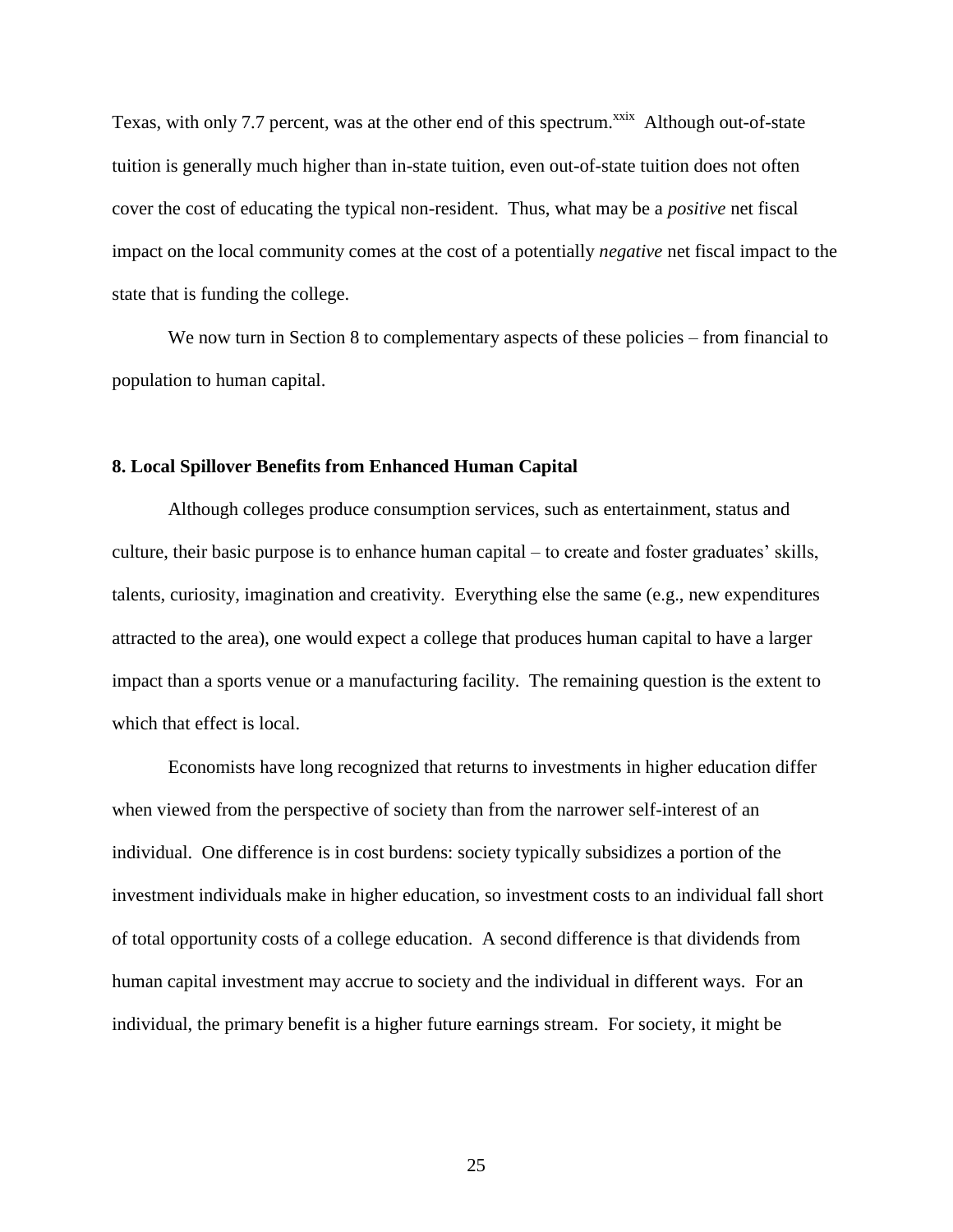aggregate earnings, but better health, social cohesion and aggregate growth through technology and ideas might be important effects as well.<sup>xxx</sup>

Bluestone (1993) argued that incremental future incomes of college graduates who stay in the area should be counted in local impact.<sup>xxxi</sup> Little of this income, however, would go to people *who would have populated the area "but for" the college.* Consequently, earnings of migrant students who join the local labor force after graduation should be excluded. Moreover, only *incremental* earnings of local college graduates should be counted. They would have earned something had they remained in the area with only a high school diploma.

In addition to direct human capital effects, a college may generate indirect human capital impacts by increasing the overall local education level. This may have beneficial indirect effects on those who would have lived in the area without the college present. Possible social benefits of education include the enhancement of productivity and earnings that spill over to local residents who themselves did not attend college, reduced crime, improved public health (and lower medical costs), and greater civic responsibility.

Spillover benefits occur if more highly educated workers enhance the productivity of other workers. Evidence based on cross-section regressions of individual earnings on individual characteristics (including educational attainment) and the average level of education in a local area suggests that this phenomenon is real, at least on a national basis (Rizzo, 2004). Rauch (1993) found that large social benefits of education are capitalized into wages and housing prices. More recent studies attempt to account for the fact that local education levels do not evolve randomly. Moretti (2004) found that a percentage point increase of college graduates in a community's workforce increases wages of local high school dropouts by 1.9 percent, high school graduates by 1.6 percent, and other college graduates by 0.4 percent, for a weighted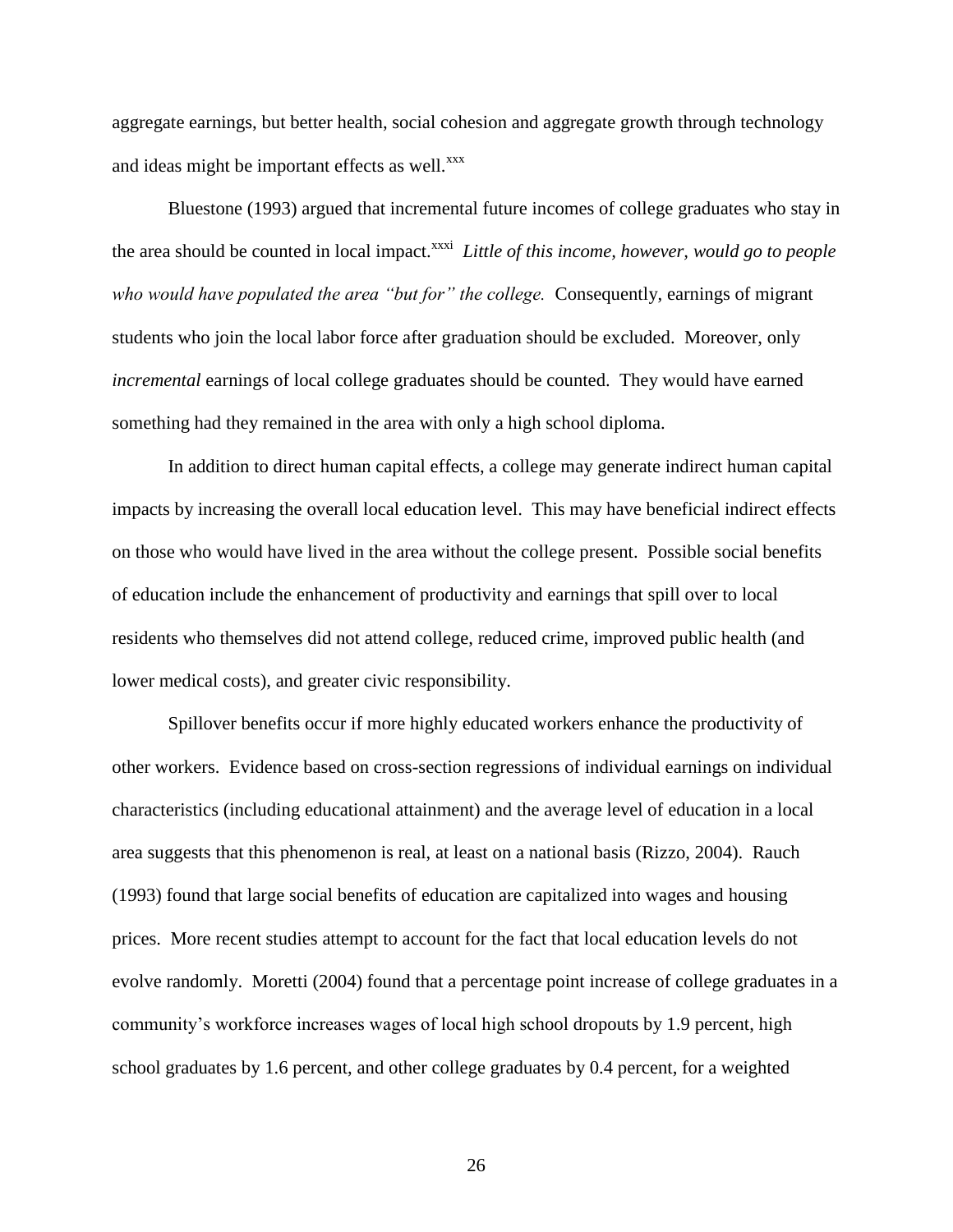average effect of 1.3 percent. In contrast, Acemoglu and Angrist (2000) found little evidence of local productivity spillovers from increased education. Iranzo and Peri (2009) argue that college education has much larger positive spillovers than lower levels of education, and this can rationalize different findings in the previous literature. Lange and Topel (2006) concluded in their review of the literature that there may be productivity externalities from the accumulation of local human capital, but they are difficult to quantify.

It is also difficult to quantify the effects of education on crime, health, and civic responsibility, but there is growing evidence that these effects are meaningful. Lochner and Moretti (2004), controlling for feedback effects of crime on education, estimated that differences in educational attainment between black and white men explain 23 percent of the black-white difference in incarceration rates. Breierova and Duflo (2002), and Currie and Moretti (2003) found that higher maternal education improves infant health (although McCrary and Royer (2011) found that increasing mothers' education at low levels does not significantly improve infant health). Milligan, Moretti, and Oreopoulos (2004) found a strong positive effect of education on voting in the U.S., and that more educated adults have better information about election issues.

Spillover benefits that manifest themselves in higher earnings of individuals other than the graduates themselves can be added to direct local economic effects. Groen (2004) estimated that, on average, for students originally from elsewhere, ten percent are likely to reside in the state where they attended college 10-15 years after graduation. Using an estimate of the number of college educated workers attracted to an area annually by the presence of a college, it would be possible to calculate the cumulative annual percentage increase in the education level of the local workforce caused by the college, if there were no offsetting effects. Offsets, however, are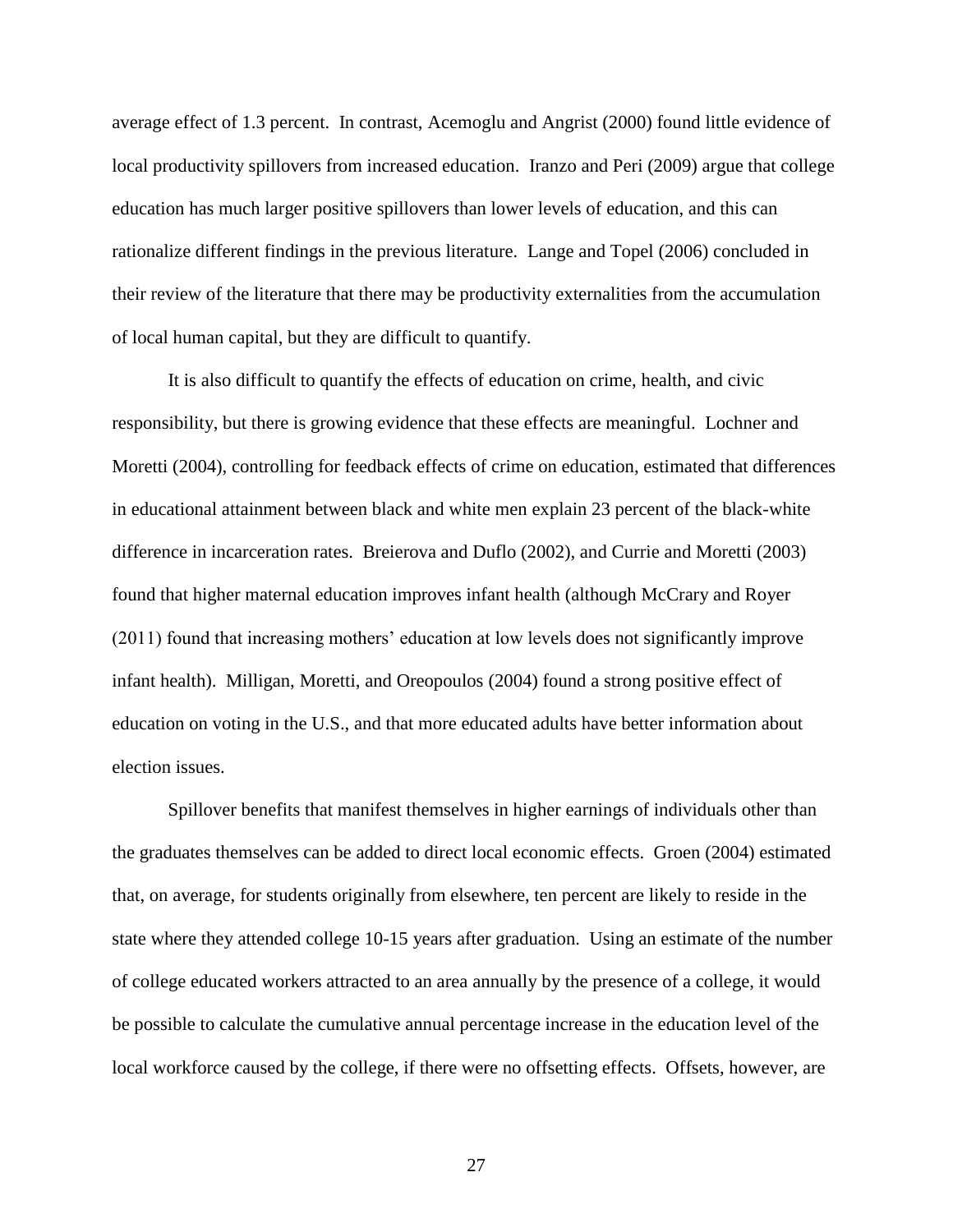likely. Unless Emory, Spelman and Georgia Tech graduates who take jobs in Atlanta fill *new* positions created only because of the presence of those particular Atlanta colleges, graduates of, for example, South Carolina, Duke, Auburn or Florida State would move to Atlanta to occupy the positions otherwise taken by the Emory, Spelman and Georgia Tech graduates (Brown and Heaney, 1997; Krieg, 1991, p. 72). If employers locate in Atlanta *only because* of the supply of college graduates there, the employers must believe it is difficult to persuade graduates of Atlanta universities to move elsewhere. However, if college graduates are mobile, the net effect of a college on the proportion of the workforce holding a college degree is close to zero, although there will be more Emory, Spelman and Georgia Tech alumni in Atlanta than would otherwise reside there. The argument that a college or university enhances the education level of the local workforce is cogent only if its presence attracts new *employers* to the local area.<sup>xxxii</sup> Bound, Groen, Kezdi, and Turner (2004) found that the link between a state's production of higher education and its stock of human capital is weak.

It is difficult to determine what metric to multiply by Moretti's estimated effect on wages (1.3 percent per one-percent increment in the proportion of the workforce with a college degree). The proportion of an institution's graduates who remain in the area surely varies by location  $-$  it could not be 10 percent at Cornell because there are not enough jobs in Ithaca, New York, to absorb ten percent of Cornell's graduates – and the net effect is likely to be much less than 10 percent, on average, because the local college graduates who stay in the area crowd out graduates from other institutions who otherwise would have migrated in. Although spillover effects of education on the productivity and earnings of non-college graduates may be substantial, as Moretti estimated, the effect on local areas is likely modest because college educated workers would be attracted to the area regardless of their alma mater. Similarly, while spillover benefits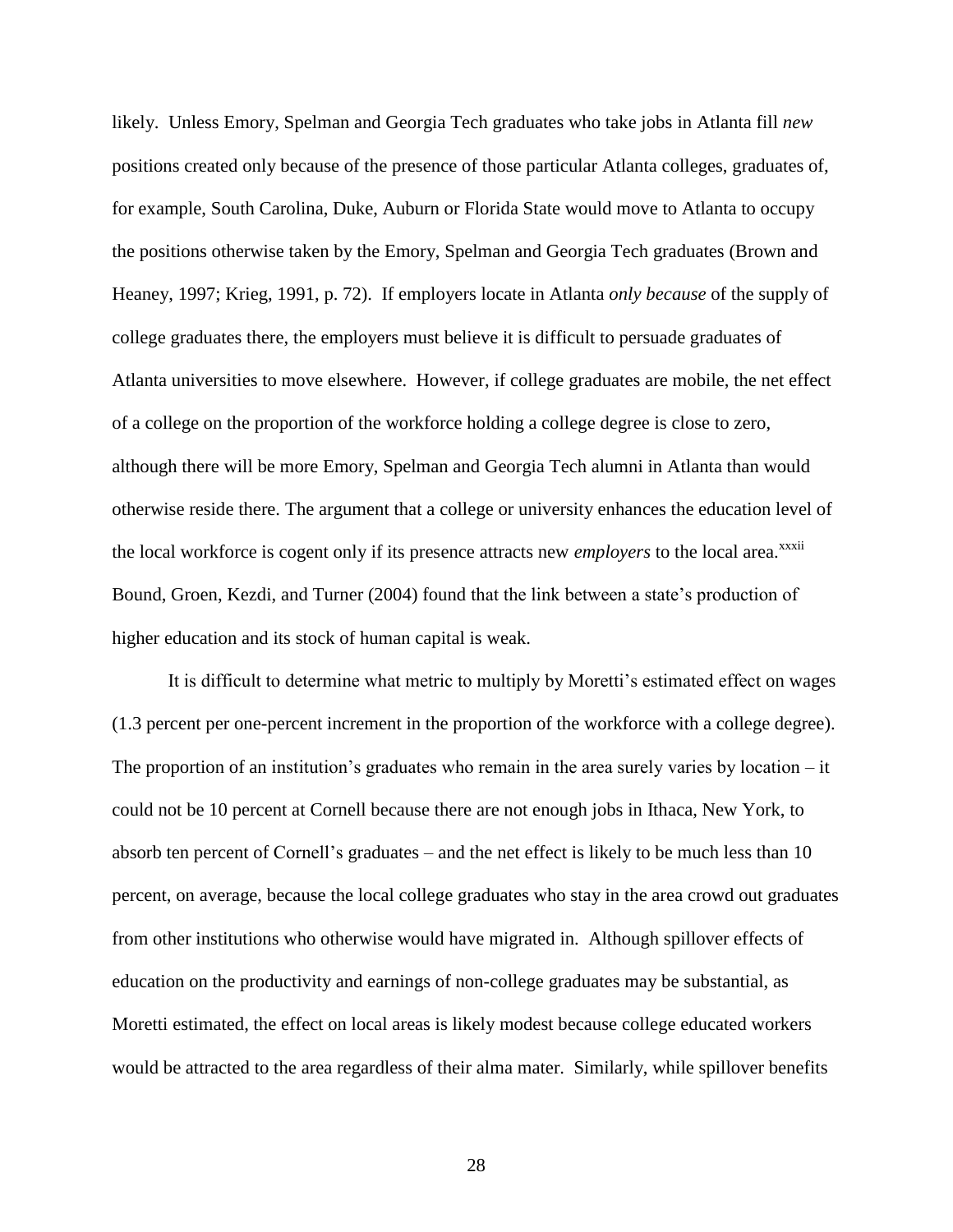of education on crime, health, and civic responsibility may be real and substantial, it is also not likely that they depend critically on the presence of a local college or university.

In addition, there are other important areas and examples where the presence of universities, particularly research universities, undoubtedly plays a role in the local existence of major industries that draw highly-educated workers. The Route 128 corridor in Boston (as well as University Park at MIT, a joint Cambridge-MIT venture) and the Stanford Research Park, which spawned much of the Silicon Valley entrepreneurial activities, are two well-known instances. In the "heartland," Madison, Wisconsin start-ups and the Evanston Research Park in Illinois are two other examples.

"From its founding in 1986,the Research Park attracted and supported many businesses. . . . Most of these businesses were attracted to Evanston by the intellectual capital of Northwestern University, the educated labor force, access to the University's high-speed telecommunications network, and access to Northwestern's faculty and researchers."<sup>xxxiii</sup>

Similar research agglomerations are scattered around the country, and the presence of research faculty, graduate students, and recent graduates likely keeps them local. However, such examples are the exception rather than the rule in U.S. economic geography, and most colleges and universities do not have the necessary research output to create an agglomeration of hightech industry where none exists, and this is especially the case with liberal arts colleges and more teaching-oriented (or arts and humanities-focused) universities. Furthermore, the Bayh-Dole Act (1980), which allows universities to better capture the intellectual property inherent in the discovery and transmission of knowledge by their faculties and researchers, internalizes some of what one might otherwise consider a spillover. The development of vaccines, public policy ideas, literature, and even commercial products make up an important part of a university's impact. Benefits from such activities quickly accrue to people outside the local area.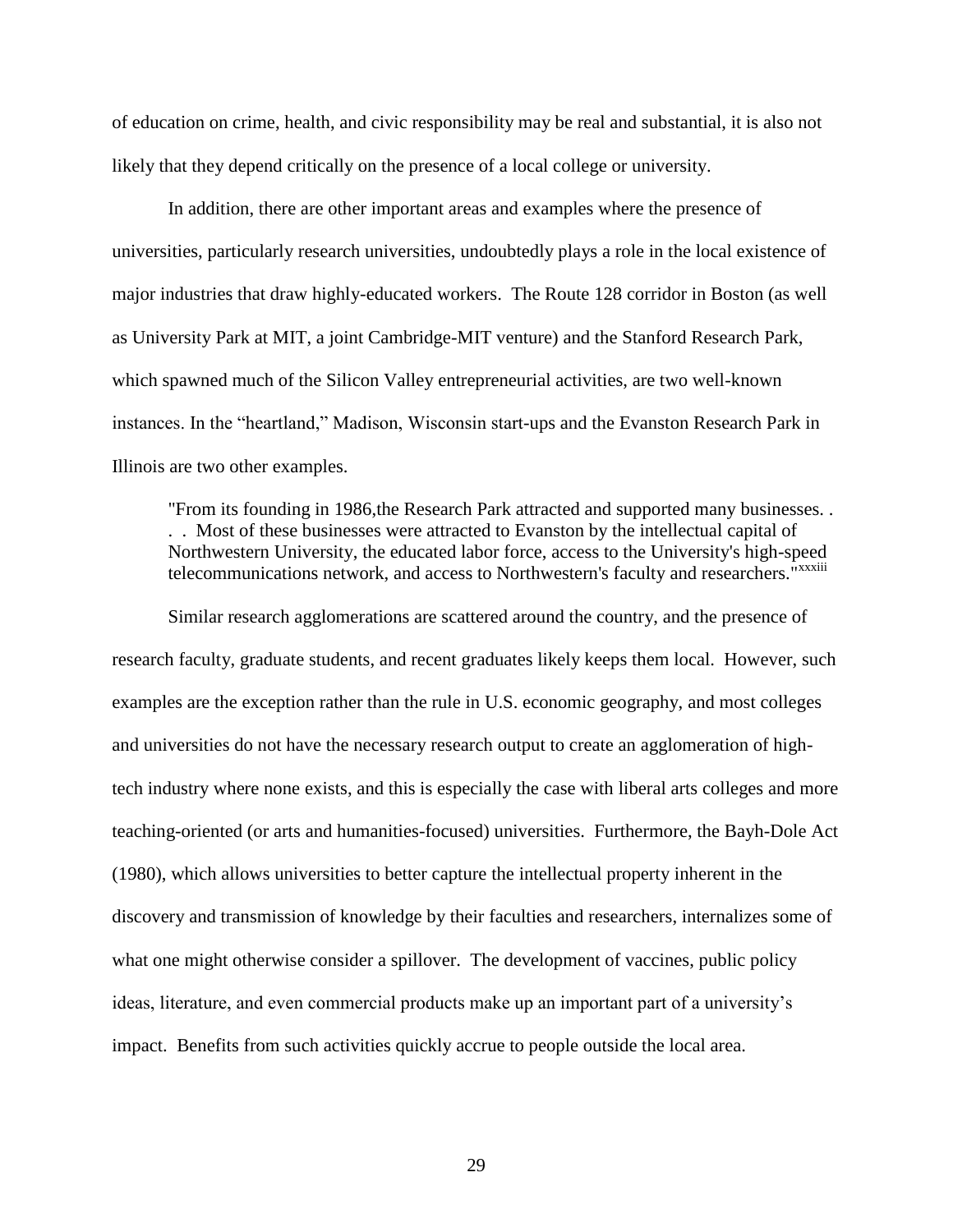Universities employing research faculty should advertise positive outcomes of their research. Quantifying them is not easy, however.

#### 9. **Ancillary Activities**

For many institutions of higher education, natural "core" activities that complement their missions of the discovery and dissemination of knowledge include: the provision of housing; food services; the operation of art museums and bookstores (though these are more often than not now "outsourced" to a commercial firm that specializes in this activity); maintenance of a medical center and an environment supportive of ancillary start-up research firms and business enterprises that can flourish nearby; and offering their facilities and staff for professional development conferences and summer camps that bring visitors to campus. A number of these initiatives are normally referenced in institutional impact studies.

One high-profile activity, however, conspicuous by its absence in many of these reports is intercollegiate athletics. In college towns across the country alumni make pilgrimages back to their alma maters to sit with townspeople and students on autumn weekends and winter nights. Think of Ann Arbor, Gainesville, Durham, Lexington, or Provo. It is not simply a matter of the number of bodies crammed into those stadiums and arenas, but the dollar flows (in ticket, logo apparel and broadcast revenues, and donations from wealthy benefactors and state governments) in such locales are overwhelmingly from outside the immediate area.

Division I athletic powers have certainly not been shy about extolling their virtues and positive impacts on their institutions. Even a former president [Robert Carothers] of Rhode Island University, a place not usually associated with athletic supremacy, once remarked about intercollegiate athletics at his institution: "There is no physics page in the *Providence Journal*.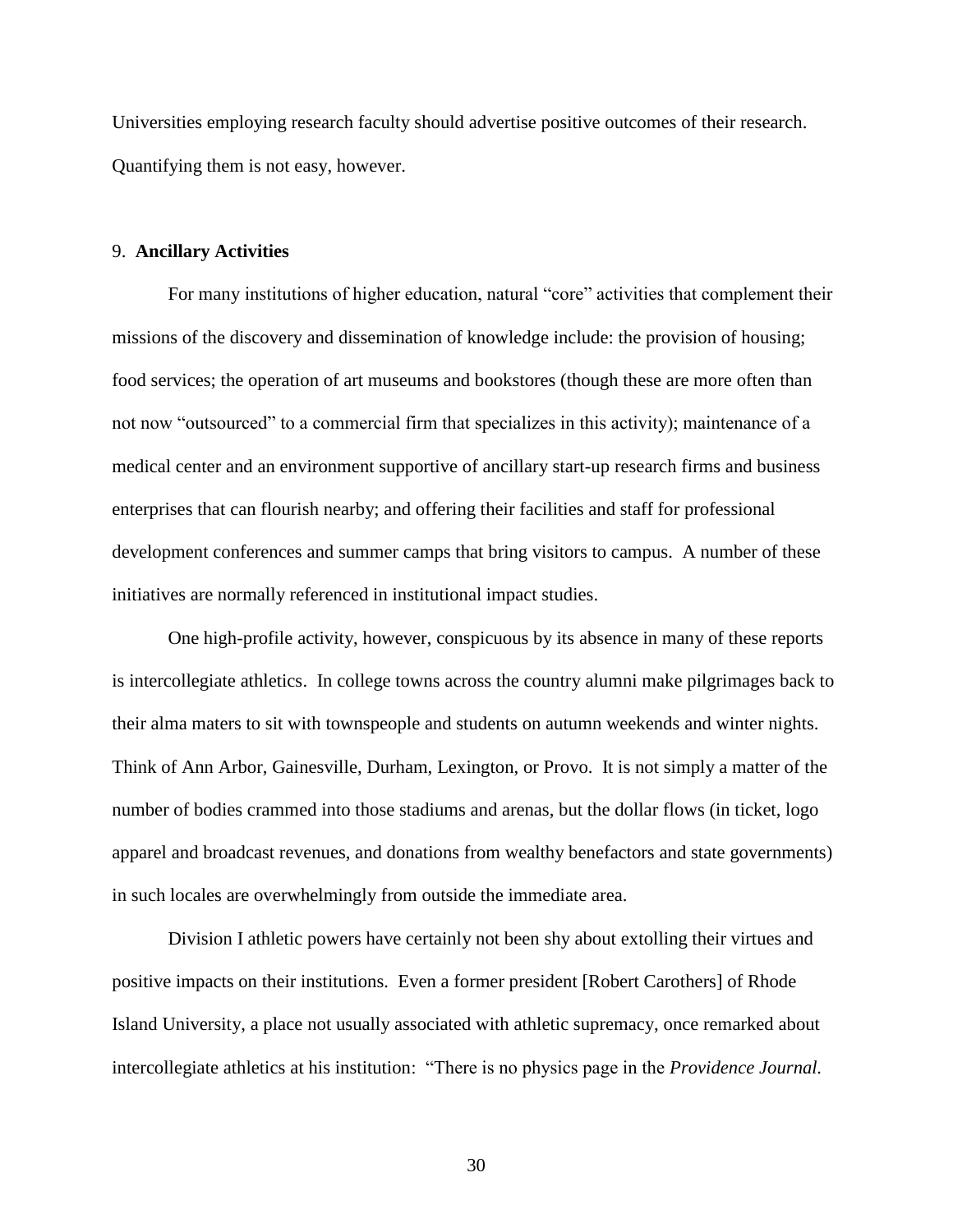There is a sports page." President of the Ohio State University, E. Gordon Gee, was quoted in *The New York Times* as having the belief that "even if football revenue represents only one-half of one percent of the total budget [at Ohio State], it also garners 90 percent of the attention.<sup>"xxxiv</sup> Yet it takes a careful eye to spot any mention of these activities in economic impact reports. Visitors for sporting events are counted tacitly along with visitors for academic conferences in most studies (although some, e.g., Texas Tech, tout the dollar impact of home football games). Economic impact studies of colleges and universities tend to emphasize a relatively sedate image of applied researchers and large construction projects, rather than the more boisterous environment of college football or basketball games, leaving those images for the athletic association to advertise.

#### **10. Conclusion and Recommendations**

This essay has described the methodological approaches and pitfalls common to studies of the economic impact of colleges and universities. In this concluding section we offer suggestions for reforms in two areas that would make for more transparent and useful college economic impact studies: presentation and substance.

With respect to presentation, impact studies of public universities should stop claiming "For every \$1 the state legislature spends, the university returns  $X$  dollars to the state..." At best such statements are meaningless. At worst, they may delude decision-makers into thinking (incorrectly) that the marginal return on investment in higher education is several orders of magnitude more than returns on other public investments. If the returns to higher education were as high as these statements imply, states and the private sector would be building universities frantically.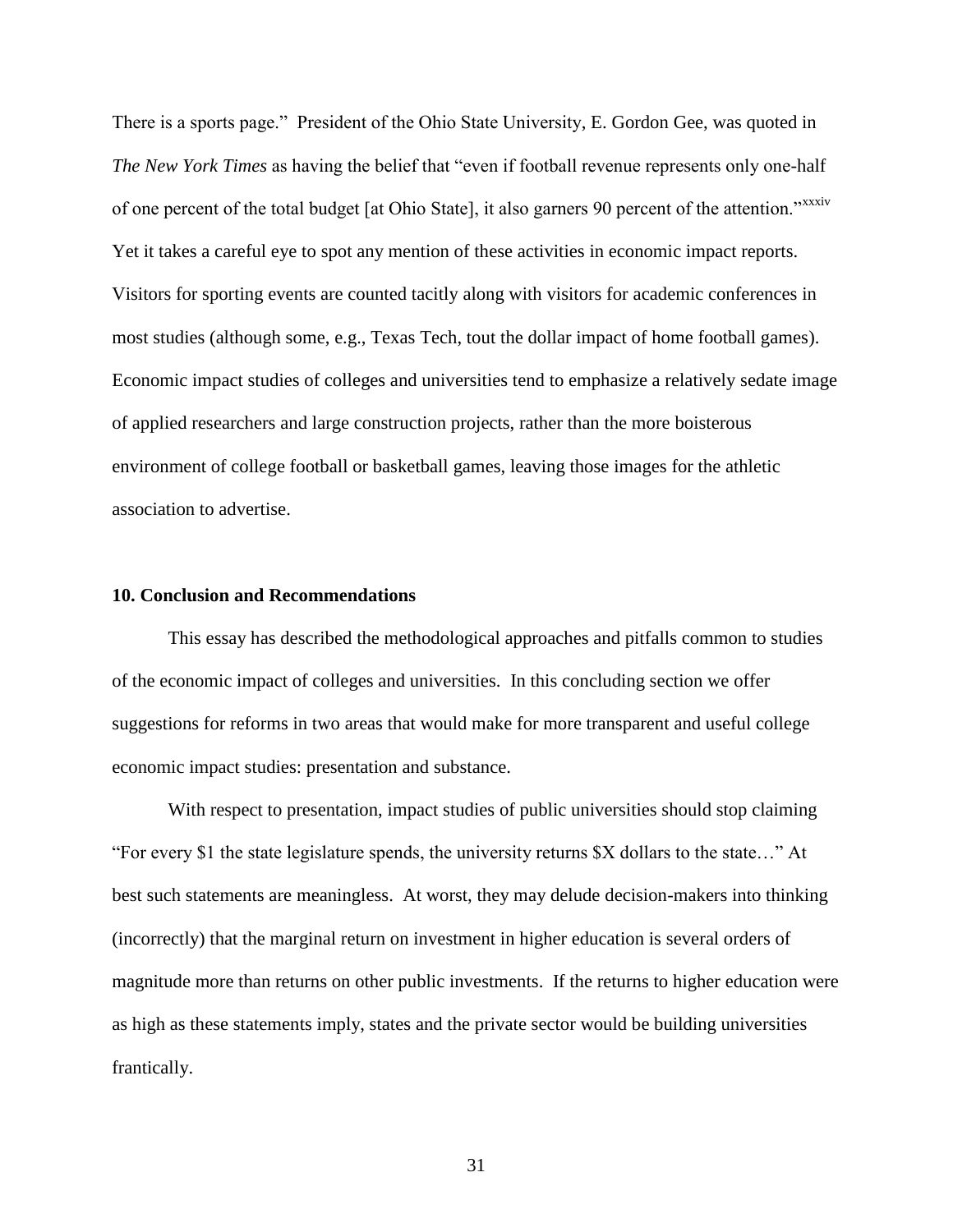Second, colleges should stop reporting a single impact in two formats so as to mislead readers into thinking benefits are larger than reality. The financial impact and the jobs impact are alternative measures of one concept. The value of economic activity to a local area occurs when that activity employs local residents, who use their income to enhance their welfare. Moreover, expenditures by employees (e.g., on local taxes or for charity) are not additions to the financial impact, but rather are included in payroll. Yet, many studies report them separately, tempting readers to infer that they are additions to the impact generated by applying a multiplier to local spending that includes payroll.

With respect to substance, there are even more opportunities to improve these impact studies. These include:

- Every impact study should articulate the counterfactual it is employing at the outset of the report, and thereafter adhere to it relentlessly. If the study compares economic activity in the area to a prediction of what would have occurred "but for" the college, it should omit the benefits that accrue to in-migrants.
- The reported impact should relate to the issue at hand. For example, if the college or university is asking for a zoning variance to build a new residence hall, the economic effect should relate to the incremental increase in the number of students the hall is planned to accommodate rather than to the entire effect of the college. While the impact of the entire institution may be impressive, and so good for rhetoric, it is disingenuous to use it to justify a policy that accommodates an incremental change.
- The pertinent geographic area should be articulated explicitly, and both the multiplier  $\bullet$ used and the extent to which revenues reflect exports and import substitution should relate precisely to its boundaries. It is inappropriate to use a small area to identify a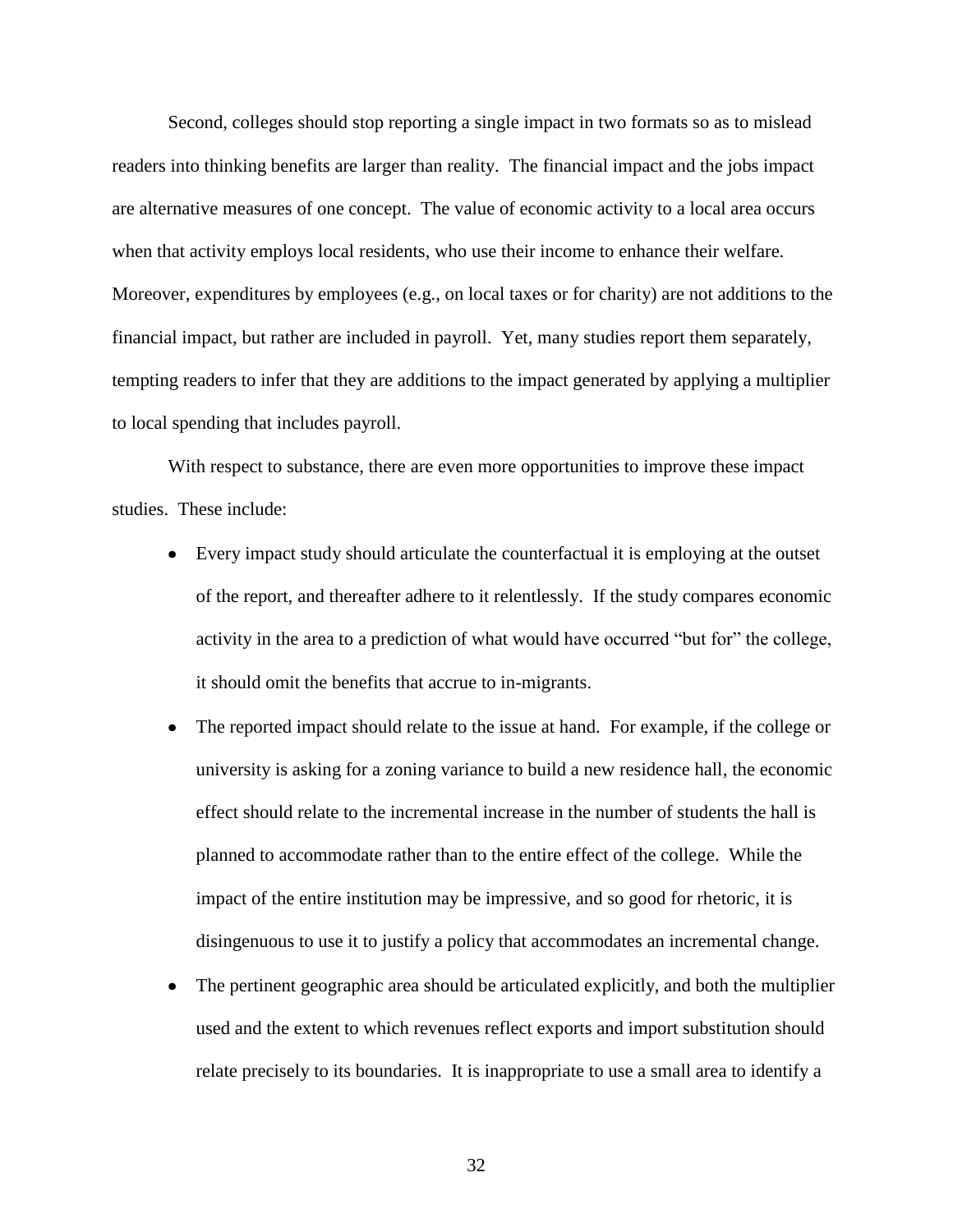large proportion of revenues as export, and then adopt an off-the-shelf multiplier that has been calibrated on the basis of a larger area that experiences few leakages.

- First-round expenditures should exclude amounts that would have been spent in the local area "but for" the college. (Expenditures at university hospitals are likely the largest of these. Another is money spent by students who otherwise would have attended another college in the same area.)
- $\bullet$ The appropriate multiplier must be applied to each type of expenditure. Research expenditures on materials imported into the area have a multiplier of zero. Any multiplier exceeding two for an area less than an entire state is suspect.
- Expenditures should be counted only once. Students' spending on tuition and the college payroll are one and the same thing: students pay tuition so the college can meet its payroll. The payment of tuition has no effect on the local economy until it is used to meet the payroll and buy other local goods and services.
- An institution may take credit for stimulating the local economy through its spillover  $\bullet$ effects on the general level of productivity, reduced crime, enhanced health and civic responsibility. However, before these claims are valid, the college or university needs to articulate how its presence created the jobs filled by its graduates. This might be through technology spillovers from research faculty (not students), which, of course, would make it a difficult argument for primarily teaching colleges. New jobs might also arise from lower wages that compensate for attractive amenities that are fostered by the college.

If college impact studies were conducted at the level of accuracy most institutions require of faculty research, we would see fewer preposterous claims like a 2600 percent annual rate of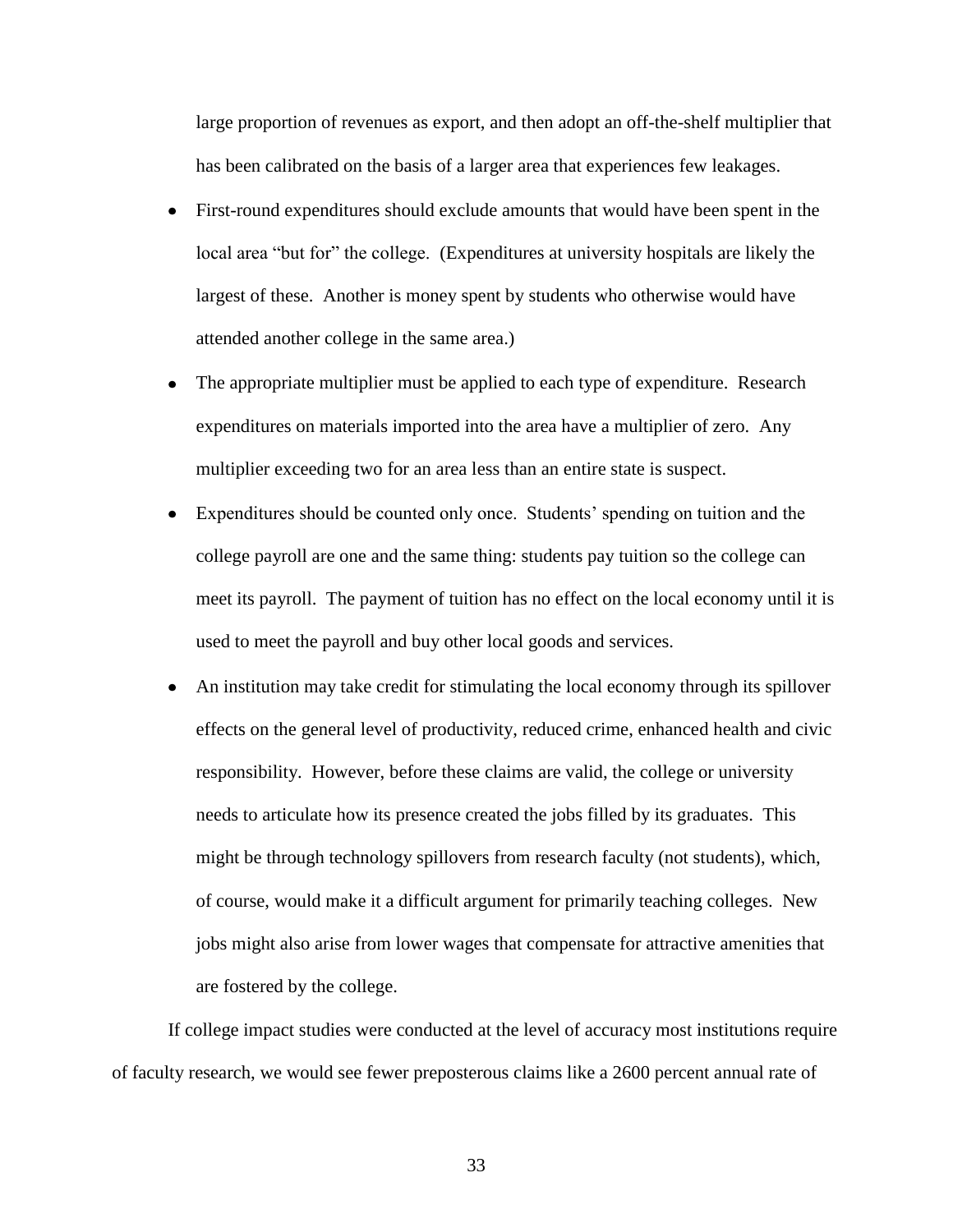return ("... for each dollar of state support, [Michigan] universities collectively generated \$26 of economic impact.<sup>2xxxv</sup>). This would improve public trust in higher education officials.

Most local "economic impact" consists of activity relocated from other places, with little effect on the national aggregate. One community's gain is offset by another's loss. Rearranging resources improves aggregate welfare only to the extent that a new location affords less costly production, say, through the exploitation of agglomeration economies or use of geographically immobile inputs, or tailors the location of output more closely to the geographical distribution of demand. Neither of these situations seems important in higher education.

In contrast, moving resources geographically can improve local welfare. Because a particular community is often the audience of a college impact study, it makes sense to tout local benefits even if they are largely offset by corresponding losses elsewhere. However, the academic mission of colleges compels them to refrain from engaging in rhetoric that places their interests above all other social goals. Implementing our recommendations in economic impact studies would help colleges align their public communication with the mission statements in their charters and increase the trust in, and respect for, higher education officials and their institutions.

## **References**

Acemoglu, D., & Angrist, J. (2000). How large are the social returns to education? Evidence from compulsory schooling laws. *NBER Macroeconomics Annual*, B.S. Bernanke and K. Rogoff, (Eds.) 9-59.

Beck, R., Elliott, D., Meisel, J., & Wagner, M.. (1995). Economic impact studies of regional public colleges and universities. *Growth and Change*, 26 (2), 245-260.

Blackwell, M., Cobb, S., & Weinberg, D. (2002). The economic impact of educational institutions: Issues and methodology. *Economic Development Quarterly*, 16(1), 88-95.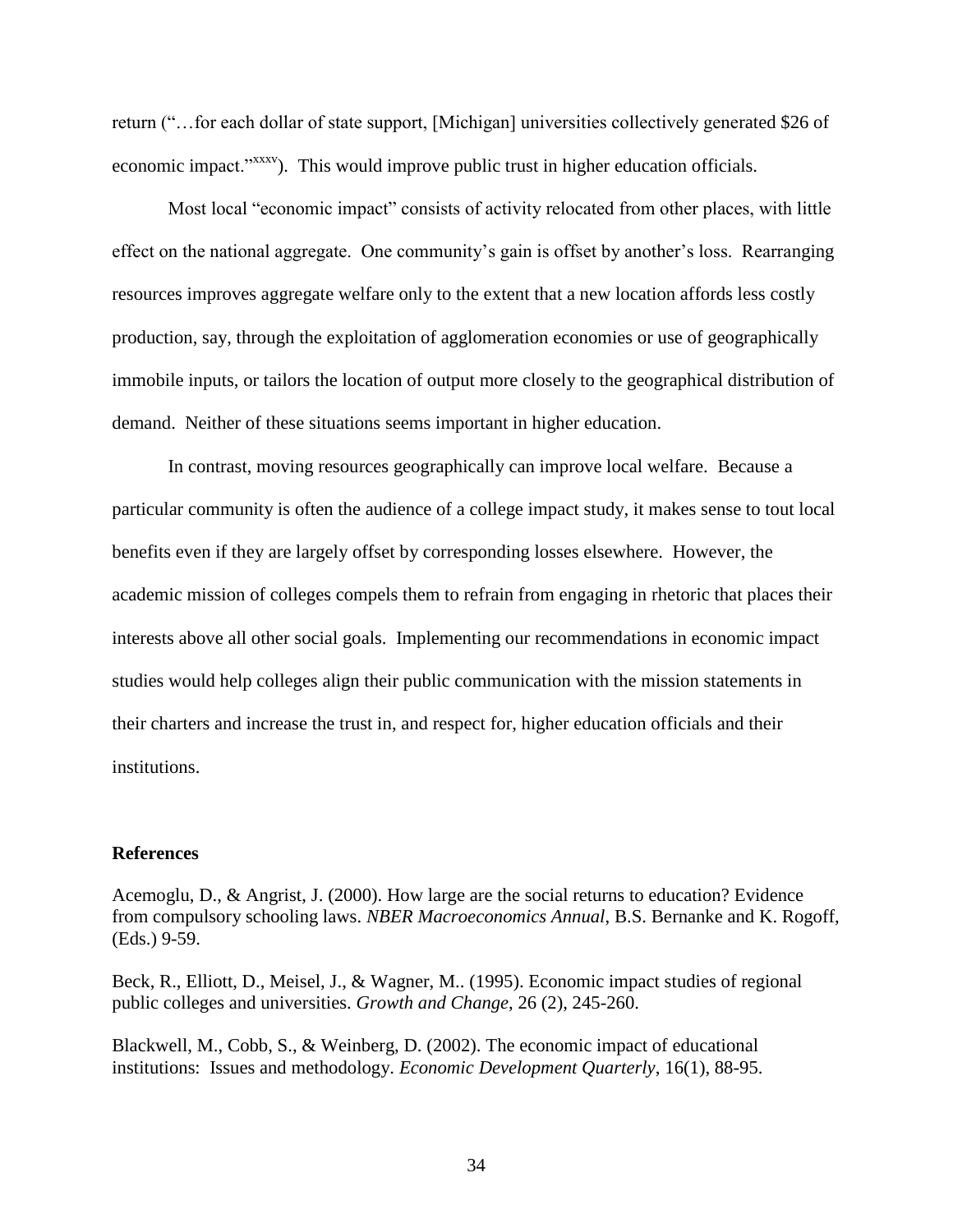Bluestone, B. (1993). *UMASS/Boston: An economic impact analysis*.

Bound, J., Groen, J., Kezdi, G., & Turner, S. (2004). Trade in university training: Cross-state variation in the production and stock of college-educated labor. *Journal of Econometrics*, 121(1- 2), 143-73.

Breierova, L., & Duflo, E. (2002). The impact of education on fertility and child mortality: Do fathers really matter less than mothers? MIT Working Paper (March).

Brown, K.H., & Heaney, M.T. (1997). A note on measuring the economic impact of institutions of higher education. *Research in Higher Education*,38(2), 229-240.

Bureau of Labor Statistics, Current Population Survey (May 4, 2011). Employment projections. Found at www.bls.gov/emp/ep\_chart-001.htm, consulted July 20, 2011.

Caffrey, J., & Isaacs, H. (1971). *Estimating the impact of a college, or university on the local economy*. Washington, D.C.: American Council on Education.

Chase, I.D. (1991). Vacancy chains. *Annual Review of Sociology* 17, 133-154.

Currie, J., & Moretti, E. (2003). Mother's education and the intergenerational transmission of human capital: Evidence from college openings. *Quarterly Journal of Economics*, 118(4), 1495- 1532.

Elliot, D.S., Levin, S.L., & Meisel, J.B. (1988). Measuring the economic impact of institutions of higher education. *Research in Higher Education*, 28, 117-33.

Felsenstein, D. (1996). The university in the metropolitan arena: Impacts and public policy implications. *Urban Studies*, 33(9), 1565-1580.

Getz, M., & Huang, Y. (1978). Consumer revealed preference for environmental goods. *Review of Economics and Statistics*, 60(3), 449-458.

Glaeser, E.L., Scheinkman, J.A., & Schleifer, A. (1995). Economic growth in a cross-section of cities. *Journal of Monetary Economics*,36(1), 117-143.

Groen, J.A. (2004). The effect of college location on migration of college-educated labor. *Journal of Econometrics*, 121, 125-142.

Gumprecht, B. (2005). Town vs gown: City-university relations in the American college town. Department of Geography, University of New Hampshire.

Heckman, J. J., L. J. Lochner, and P. E. Todd (2008). Earnings functions and rates of return. *Journal of Human Capital*, 2(1), 1-31.

IMPLAN. Minnesota IMPLAN Group, Inc. At <http://www.implan.com/other\_links.html/>.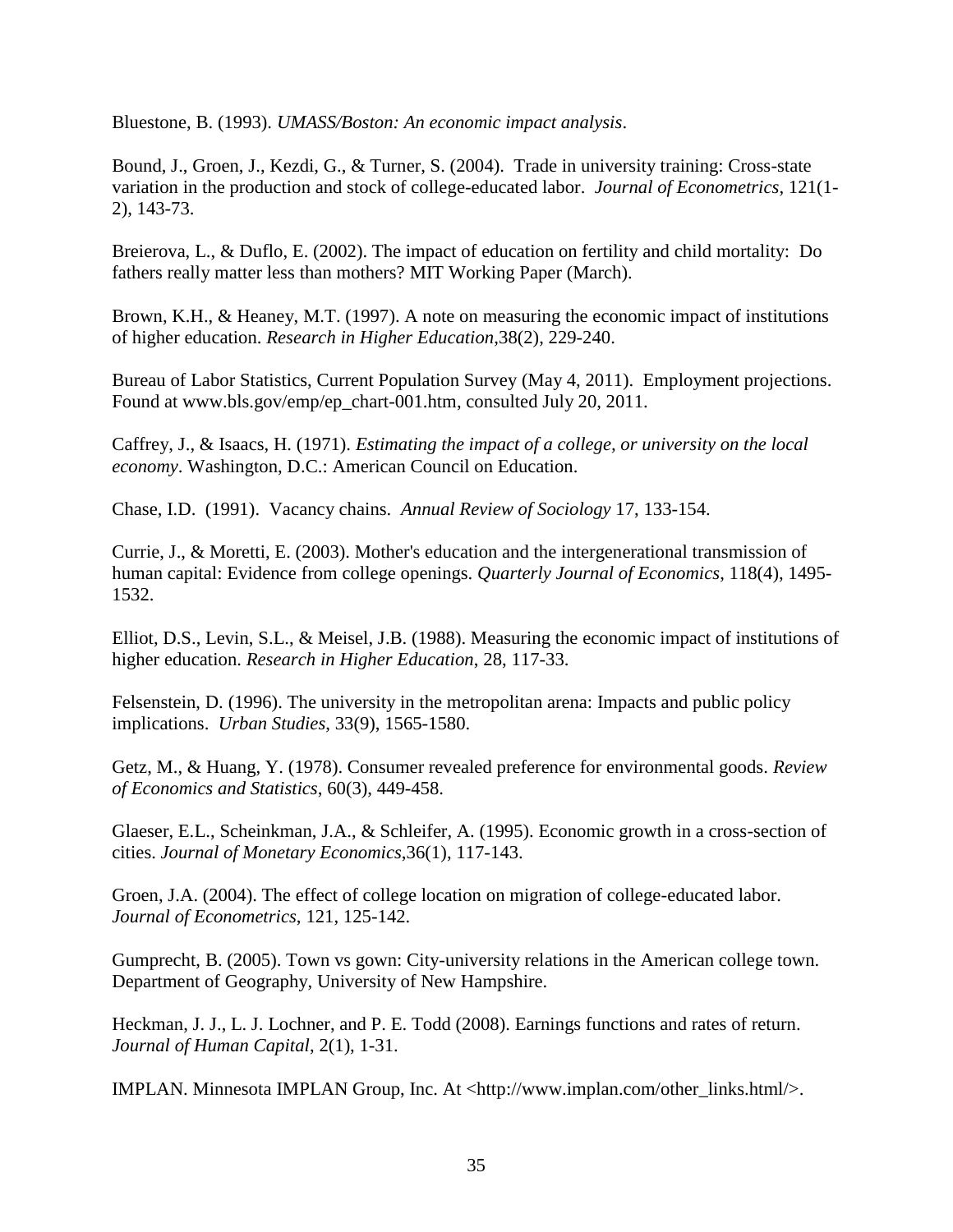Iranzo, S. & Peri, G. (2009). Schooling externalities, technology, and productivity: Theory and evidence from U.S. states. *The Review of Economics and Statistics*, 91(2), 420-431.

Krieg, R.G. (1991). Human-capital selectivity in interstate migration. *Growth and Change*, 22(1), 69-76.

Lange, F., & Topel, R. (2006). The social value of education and human capital. In E. Hanushek and F. Welch (Eds.), *The Handbook of Education Economics*, Vol. 1, Amsterdam: North Holland Press.

Leslie, L.L., & Slaughter, S.A. (1992). Higher education and regional development. In W.E. Becker and D.R. Lewis (Eds.), *The Economics of American Higher Education*. Kluwer Academic Publishers.

Lochner, L., & Moretti, E. (2004). The effect of education on criminal activity: Evidence from prison inmates, arrests and self-reports. *American Economic Review*, 94(1), 155-189.

Lucas, R.E. (1988). On the mechanics of economic development. *Journal of Monetary Economics*, 22, 3-42.

McCrary, J. & Royer, H. (2011). The effect of female education on fertility and infant health: Evidence from school entry policies using exact date of birth. *American Economic Review*, 101(1), 158-195.

Milligan, K., Moretti, E., & Oreopoulos, P. (2004). Does education improve citizenship? Evidence from the United States and the United Kingdom. *Journal of Public Economics*, 88(9- 10), 1667-1695.

Moretti, E. (2004). Estimating the social return to higher education: Evidence from longitudinal and cross-section data. *Journal of Econometrics*, 121(1-2), 175-212.

Rauch, J. (1993). Productivity gains from geographic concentration in cities. *Journal of Urban Economics*, 34, 380-400.

RIMS II. Bureau of Economic Analysis: Regional Economic Accounts. At http://www.bea.doc.gov/bea/regional/rims/ .

Rizzo, M.J. (2004). The public interest in higher education. *Cornell Higher Education Research Institute Working Paper*, WP 56 (November).

Siegfried, John J., Allen R. Sanderson, and Peter McHenry. (2007). The economic impact of colleges and universities. *Economics of Education Review*, 26(5), 546-558.

Smith, A. (1776). *An inquiry into the nature and causes of the wealth of nations.* E. Cannan (Ed.) 1994. New York: The Modern Library.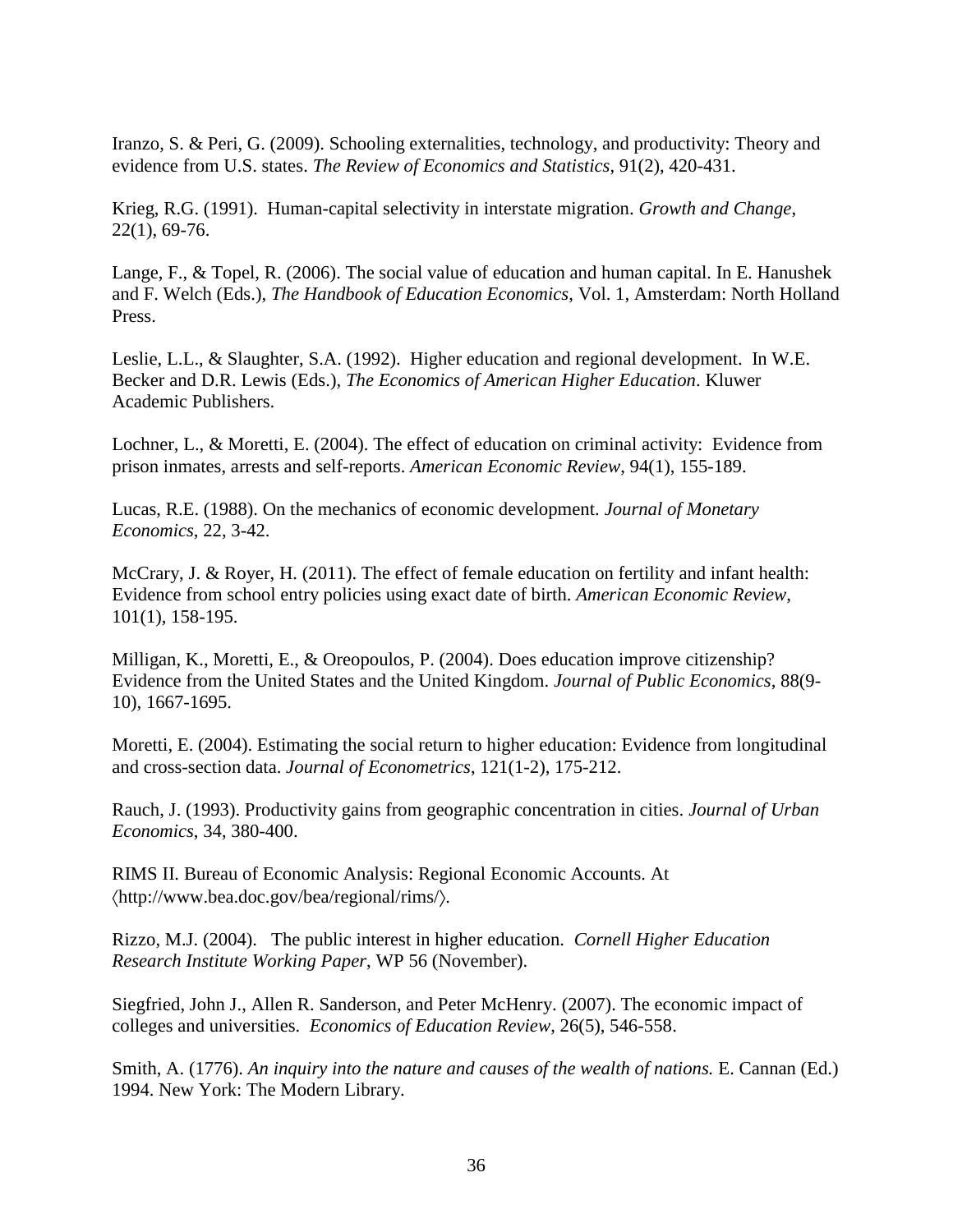Wiener, M. (2003). *A critical analysis of Vanderbilt University's 2001 economic impact study.* Unpublished, Vanderbilt University (May).

 $\overline{a}$ 

<sup>ii</sup> Wells, Robert H. "Study finds UF has \$8.76 billion economic impact on Florida" *University of Florida News*. 3/3/2011 http://news.ufl.edu/2011/03/30/economic-impact-2011/

- iii "From Recovery to Renewal: The Economic Impact of Tulane University" Tulane University. 2010.
- <sup>iv</sup> Mangum Economic Consulting "Analysis of the Economic Contribution that Liberty University makes to Region 2000 and Virginia" April 2010.

<sup>v</sup> Ewing, Bradley T. "The Economic Impacts of Texas Tech University" July 2010.

<sup>vii</sup> Winters, Dennis K. and William A. Strang "The University of Wisconsin System's Economic Contribution to Wisconsin" NorthStar Economics, Inc. September 2002.

viii The counts of studies reflected in these statistics vary, because studies do not report all the same information. For example, some studies include an estimate of jobs created but not the "business volume" dollar impact.

 $\mu$ <sup>ix</sup> Some studies submit a multiplier applied to the college's number of employees to estimate the employment impact of the college. Other studies assume a proportionate relationship between college expenditures and induced local jobs. In both cases, we infer an employment multiplier by dividing the estimated employment impact by the reported number of employees.

<sup>x</sup> Edwards, Mary E. and Yotiaud Vivien Apoutou (with assistance from Reeta Ale Magar) "The Economic Impact of the College of St. Benedict & St. John's University on the City of St. Joseph and Collegeville Township" St. Cloud State University, 10 February 2010.

<sup>xi</sup> From 1980 to 1996, the annual number of four-year college openings in the U.S. ranged from 1 to 10 with a mean of 4.6. The rate declines over time. We are grateful to Enrico Moretti for sharing data on college openings.

<sup>xii</sup> However, when a college or university hires a local resident, the position formerly held by the resident may open up additional opportunities for another local resident, and so on. A number of local residents may secure better jobs through such a "vacancy chain" until eventually someone from outside the local area fills a job in the chain or a vacancy goes unfilled (Chase, 1991). To our knowledge, no college or university impact study has addressed this possibility.

<sup>xiii</sup> Only rarely do the studies consider effects of the college on property values or the value of amenities and negative consequences that accompany a large agglomeration of young adults and complementary commercial activities, including bars and football stadiums, in a concentrated area. Gumprecht (2005) catalogues various effects a college has on its host community.

xiv This conclusion is based on a survey of Vanderbilt freshmen, and the fact that the University of Wyoming is the only four-year college in that state.

xv See below for a discussion of first-round expenditures (Section 5) and multipliers (Section 6). Furthermore, the amenities of a college town, such as Eugene, Oregon, or Chapel Hill, North

<sup>&</sup>lt;sup>i</sup> See Section 6 for a more extended discussion of "multipliers."

vi Ward, David J., Bruce E. Siebold, Alan J. Hart, and Dennis K. Winters "The University of Wisconsin-Madison's \$12.4 Billion Impact on the Wisconsin Economy" NorthStar Economics, Inc. March 2011.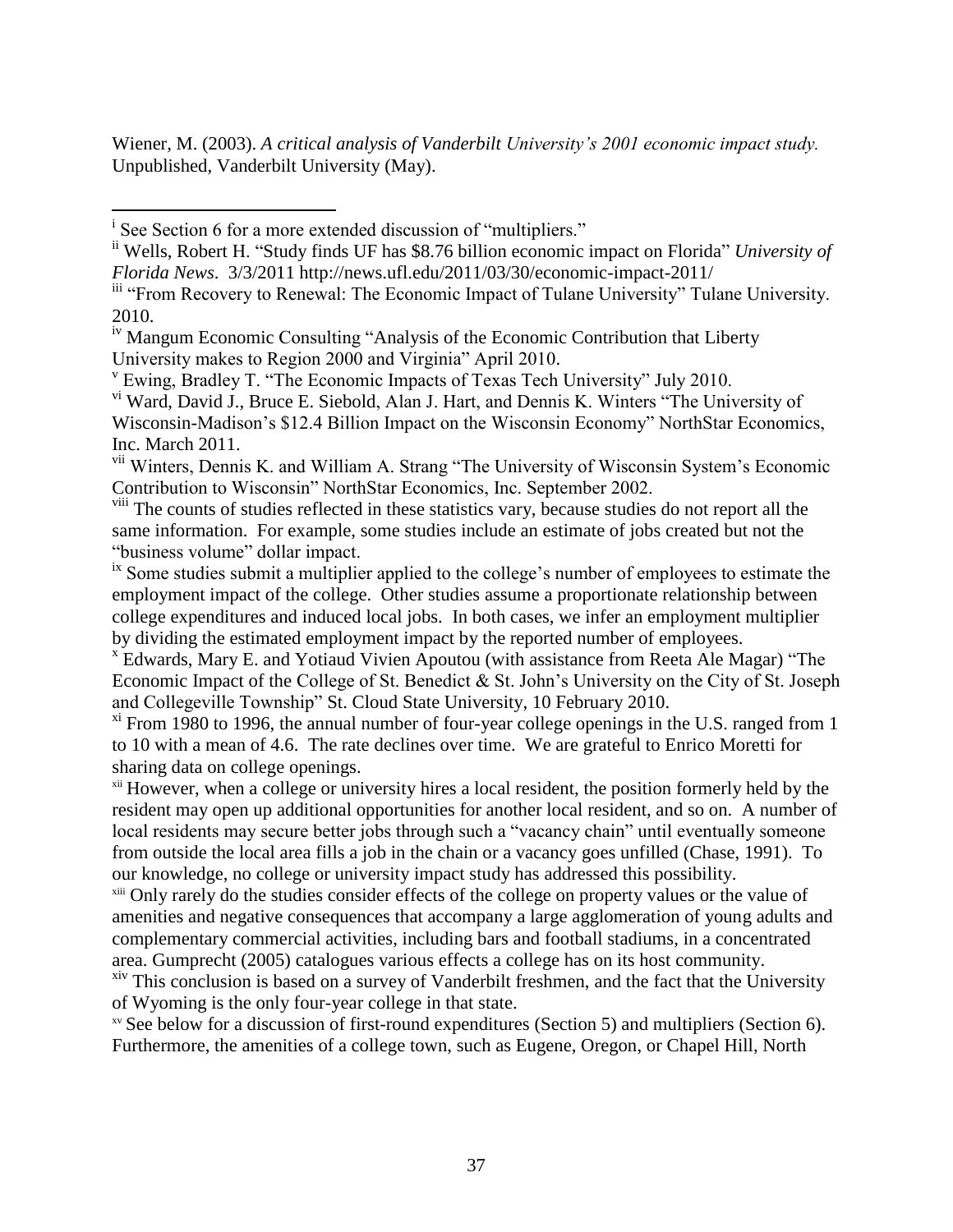Carolina, may attract high-value residents, including retirees, whose local expenditures serve as exports.

 $\overline{a}$ 

<sup>xvi</sup>For example, an impact study by Duke University applies a spending multiplier of 2 to estimate its effect on Durham ("Duke University Economic Impact Year 2000 Report," Duke University Office of Public Affairs, 2003). The multiplier was chosen as representative of other studies, but a multiplier of 2 is more appropriate for studies focused on larger areas (like states) than cities (which experience more leakage outside the area, and thus have lower multiplier effects).

<sup>xvii</sup> The revenues and expenditures of university hospitals usually dwarf the rest of the institution. Seldom do medical center expenditures contribute much to local economic development, however. Teaching hospitals usually are surrounded by other acute care medical facilities. In such circumstances, were the university hospital to evaporate, most of the medical services provided by it would be assumed by other local hospitals. Only patients with specialized medical problems would likely turn to hospitals outside the area. Thus, most university hospital expenditures should *not* be included in the first round of expenditures, perhaps an exception being isolated university hospitals that serve broad geographic areas in the plains and mountain states.

xviiiThis approach assumes that the college spends exactly the revenues it receives each year. To the extent that the institution spends more than it receives in annual revenues, as is the case nearly everywhere, "export sales" are understated, because the deficit must be covered by drawing on endowment earnings, and the proportion of endowments that represent funds that would have been spent in the local area if they had not been contributed to the college is likely quite small.

xix The multiplier should reflect the ratio of the difference in the predictions of economic activity derived from the regional economic model estimated with and without the college or university included, to direct expenditures new to the area.

 $\alpha$ <sup>xx</sup> At the level of the entire economy, the precise value of the multiplier from some fiscal action – a change in spending or taxes – on the part of the federal government is a controversial and hotly contested issue among macroeconomists.

 $xxi$ <sup>xxi</sup> Tripp Umbach "University of Iowa: Economic Impact Study" September 30, 2010.

<sup>xxii</sup> "Economic Impact on the State of Maine: The Connection between the University of Maine System and the State of Maine" Maine's Public Universities. September 2007.

xxiii Tripp Umbach "The Economic and Societal Impact of the University of Washington: Executive Report (FY 08-09)" July 7, 2010.

<sup>xxiv</sup> "Squeezed Cities Seek Some Relief From Nonprofits," by Michael Cooper, *The New York Times,* page A1, May 12, 2011.

xxv "Cities Challenging University Tax Status," cnn.com, March 16, 2004.

xxvi Bay Area Economics, "Northwestern University's Economic Impact on Evanston, Illinois" Northwestern University, University Relations, 2006, page 16.

xxvii "Squeezed Cities Seek Some Relief From Nonprofits," by Michael Cooper, *The New York Times,* page A17, May 12, 2011.

xxviii Bay Area Economics, "Northwestern University's Economic Impact on Evanston, Illinois" Northwestern University, University Relations, 2006, page 29.